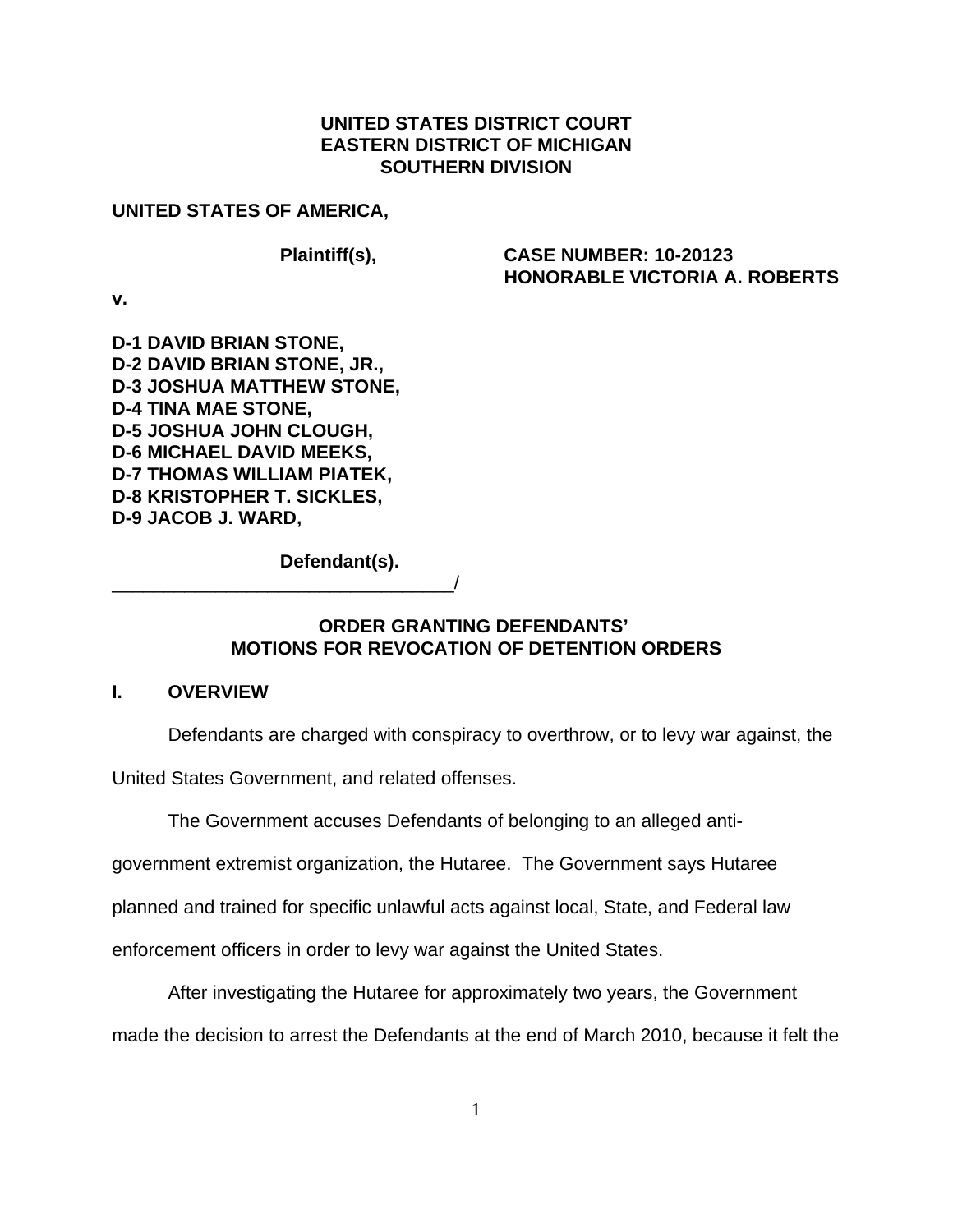Hutaree's unlawful action was "imminent," and would occur in April 2010.

The discrete issue before the Court today, is whether conditions of bond can be set which will reasonably assure both the Defendants' appearance in Court as required, as well as the safety of the community. The Defendants' guilt or innocence need not be decided at this juncture. Indeed, "the statute neither requires nor permits a pretrial determination of guilt." *See United States v. Johnson*, 2007 WL 1712541 at \*1 (E.D. Mich. June 13, 2007) (citing *United States v. Gebro*, 948 F.2d 1118, 1121 (9th Cir. 1991)). Nonetheless, the weight of the evidence the Government has against Defendants is an important consideration. In fact, the seriousness of the charged offenses, the weight of the evidence, and whether the Defendants are a danger to the community, are inextricably intertwined; the Court's own Pretrial Services Agency, which makes bond recommendations, concluded that but for the seriousness of the offenses charged, the Defendants are all people it would normally recommend for release on bond.

The Government relies on the seriousness of the charges as well, to argue that Defendants must be held without bond, because they present a danger to the community. While the Government argues that the Defendants are also a flight risk, its reasons are not persuasive. Importantly, the Court's Pretrial Services Agency concludes that the Defendants do not present such a risk. Dangerousness then, is the Court's major concern in assessing whether Defendants should be released on bond.

While the Government contends that the crimes charged against Defendants go well beyond speech, there is no doubt that controversial, offensive and hate-filled speech is implicated. In their defense, the Defendants disagree that this case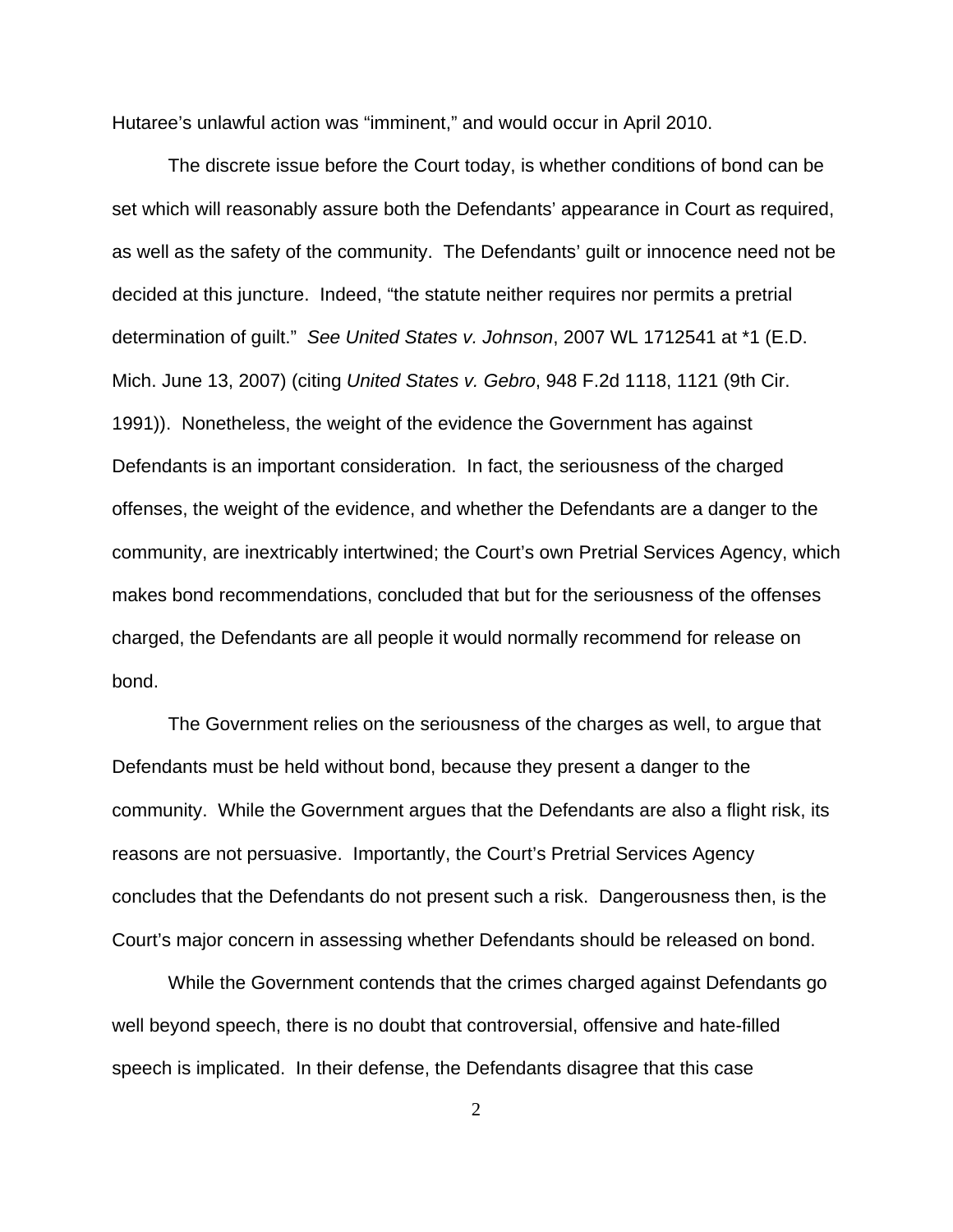implicates anything other than speech, and, that whatever they said, did not amount to a conspiracy to commit illegal acts. The Defendants argue that the language they used does not "instruct, solicit, or persuade others to commit crimes of violence." *See United States v. Rahman*, 189 F.3d 88, 117 (2nd Cir. 1999). They disagree that any of them had an intention to commit seditious conspiracy to overthrow, or levy way against, the United States Government.

The United States is correct that it need not wait until people are killed before it arrests conspirators. But, the Defendants are also correct: their right to engage in hatefilled, venomous speech, is a right that deserves First Amendment protection. Because speech is so much a part of the Government's case, Defendants urge the Court to look carefully at the evidence in making its bond decision. Defendants believe that because the weight of the evidence is insubstantial, the Court should have serious reservations about denying them bail. Due to the complexity of the case, and the number of Defendants, Defendants say they could be in jail for a long time, awaiting trial.

When a person crosses the threshold between protected speech and illegal advocacy and related activity, is not always clear. That lack of clarity, and the fact that so much of the Government's proffer was based on words spoken by Defendants, caused the Court to look closely not only at the protection afforded by the First Amendment, but also at the clear principle that crime masquerading as speech deserves no First Amendment protection. Defendants have not challenged the constitutionality of the Seditious Conspiracy statute, 18 U.S.C. §2384, but they ask the Court to weigh the evidence against them in the context of the standard articulated in *Brandenburg v. Ohio*, 395 U.S. 444 (1969), and consider whether evidence has been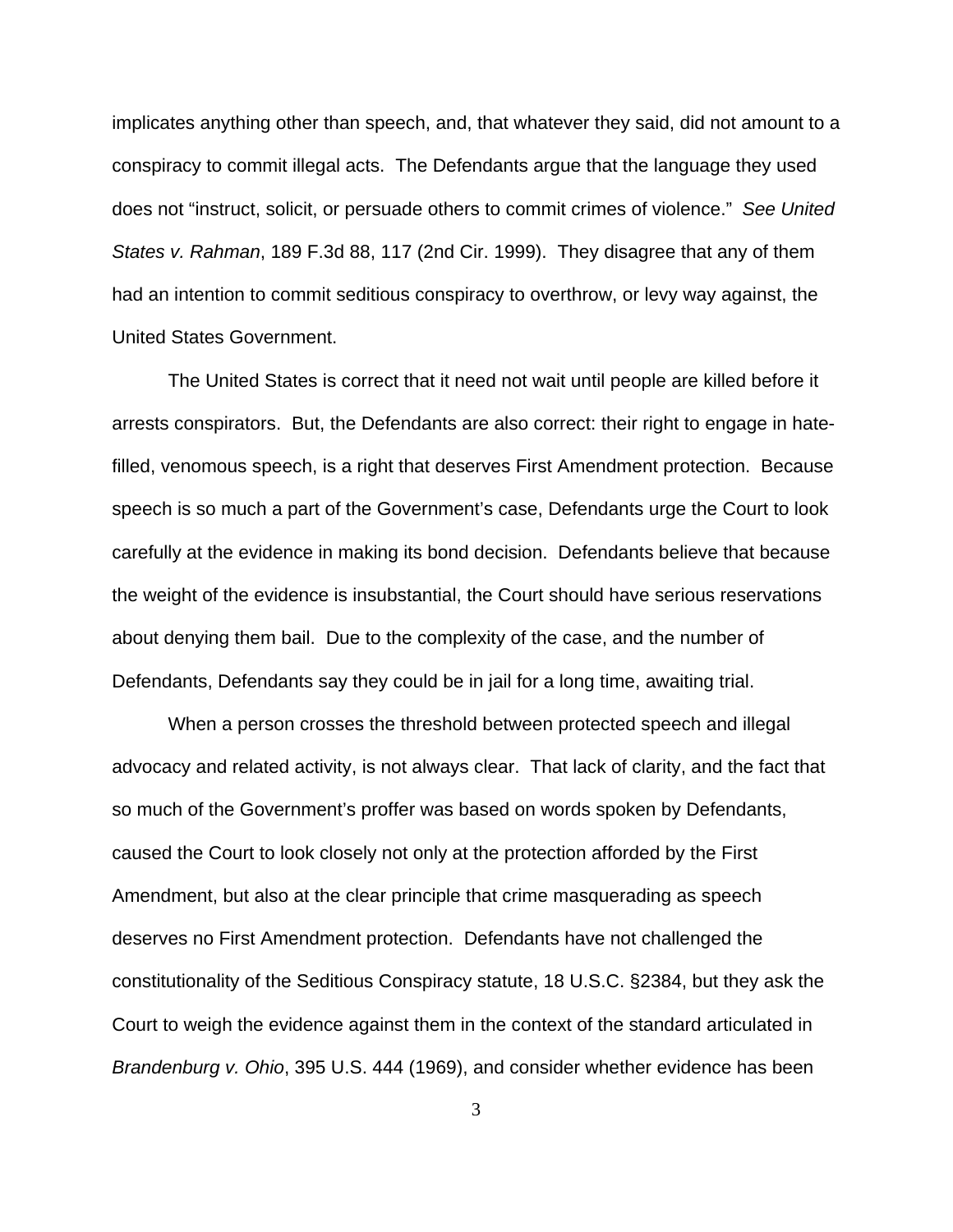presented by the Government, which demonstrates that Defendants engaged in "imminent lawless action . . . likely to . . . produce such action." *Brandenburg*, 395 U.S. at 447.

The Court need not decide now, whether Defendants will be able to raise a First Amendment defense. However, the Defendants do raise principled arguments concerning the First Amendment protection afforded, even to speech we hate.

For the reasons stated, the Court finds: (1) Defendants met their burden to produce evidence in favor of release; and (2) the Government failed to persuade the Court that Defendants must be held until trial. The Court **GRANTS** Defendants' motions and sets bond conditions it believes will reasonably assure their appearance in Court as well as the safety of the community.

### **II. PROCEDURAL HISTORY**

## **A. Charges Against the Defendants**

All Defendants are charged with: (1) Seditious Conspiracy, in violation of 18 U.S.C. §2384 (Count One); (2) Attempt to Use Weapons of Mass Destruction, in violation of 18 U.S.C. §2332a(a)(2) (Count Two); and (3) Carrying, Using, and Possessing a Firearm During and in Relation to a Crime of Violence, in violation of 18 U.S.C. §924(c)(1) (Count Four). Only David Brian Stone and David Brian Stone, Jr. are charged additionally with Teaching/Demonstrating Use of Explosive Materials, in violation of 18 U.S.C. §842(p)(2) (Count Three). All Defendants, with the exception of Tina Mae Stone and Thomas William Piatek, are charged with a second count of Carrying, Using, and Possessing a Firearm During and in Relation to a Crime of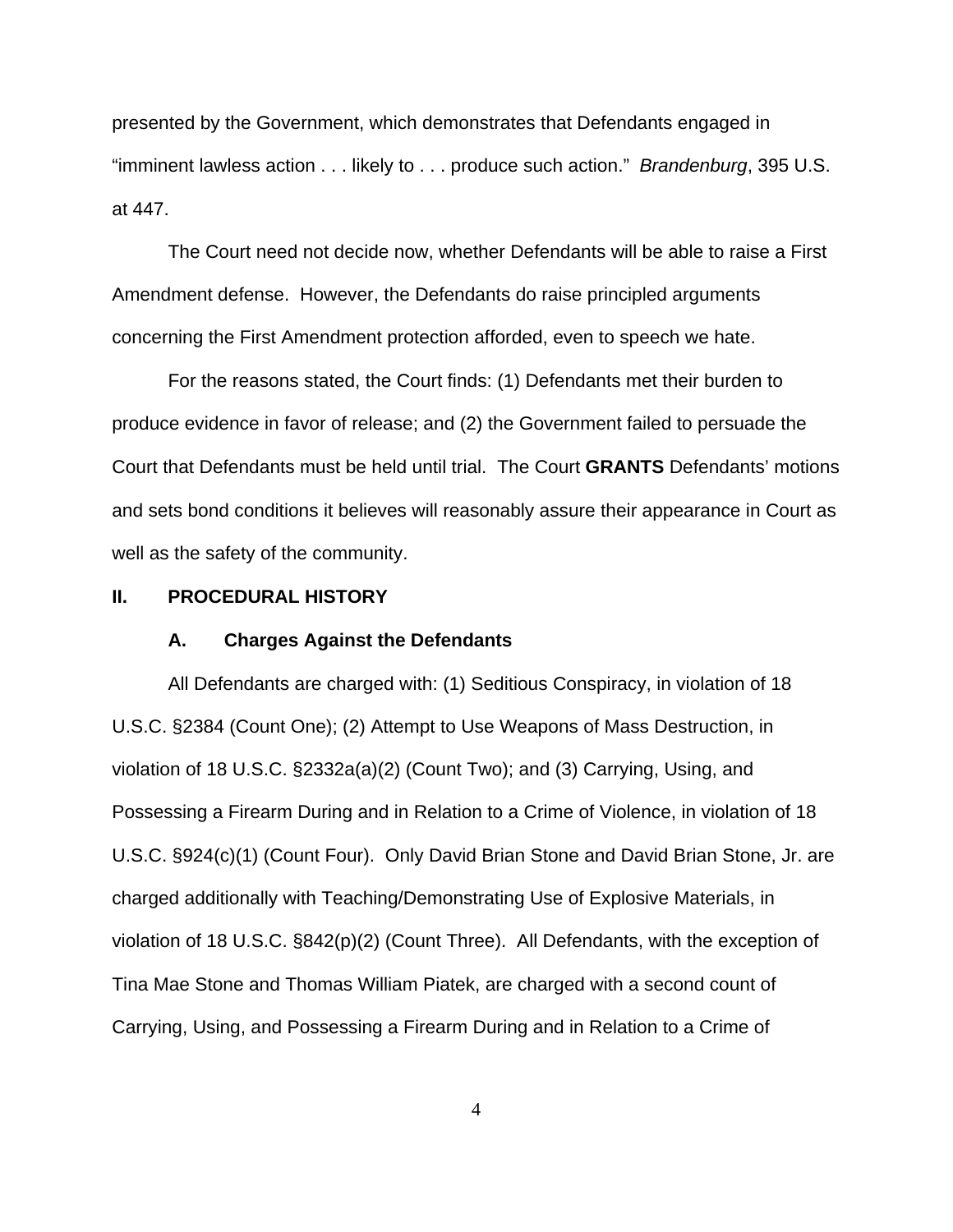Violence, in violation of 18 U.S.C. §924(c)(1) (Count Five).

These are all serious charges, two of which trigger a presumption that no condition, or combination of conditions, will reasonably assure Defendants' appearance in Court as required, and the safety of the community.

### **B. Detention Hearings**

With the exception of Piatek, all Defendants had a detention hearing before Magistrate Judge Donald A. Scheer in the Eastern District of Michigan on March 31, 2010, April 1, 2010, and April 2, 2010. On April 2, 2010, the Magistrate Judge ordered them detained.

Piatek's detention hearing was before Magistrate Judge Paul R. Cherry in the Northern District of Indiana on March 31, 2010. Piatek was ordered detained as well.

All Defendants filed motions to revoke their detention orders. A bond review hearing was held on April 27, 2010 and April 28, 2010.

### **III. STANDARD OF REVIEW**

"This Court reviews a defendant's appeal of an order of detention *de novo*." *United States v. Montgomery*, 2010 WL 1052339 at \*1 (E.D. Mich. March 19, 2010) (citing *United States v. Leon*, 766 F.2d 77 (2nd Cir. 1985); *United States v. Koubriti*, 2001 WL 1525270 (E.D. Mich. Oct. 16, 2001); *United States v. Runnderstand*, 2008 WL 927774 (E.D. Mich. April 4, 2008)).

In reviewing the appeal, the Court "may 'start from scratch' and hold a new hearing or review the transcripts of the proceedings before the magistrate." *United States v. Hammond*, 204 F.Supp.2d 1157, 1162 (E.D. Wis. 2002) (citing *United States*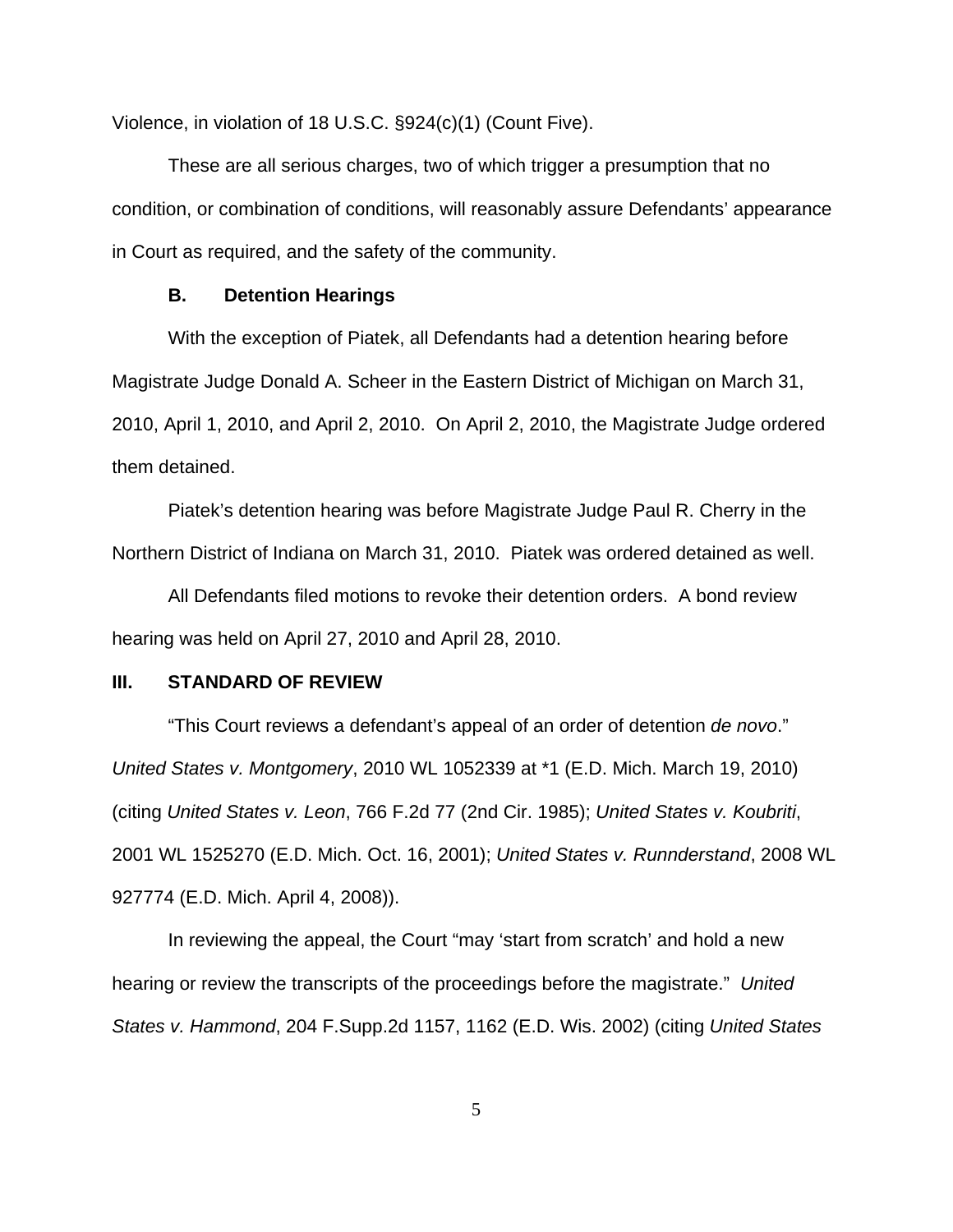*v. Torres*, 929 F.2d 291, 292 (7th Cir. 1991)); *see also United States v. Vasquez*, 241

F.Supp.2d 34, 35 (D. Me. 2003) (court considered both the transcript of the hearing

before the Magistrate Judge and additional evidence produced at a hearing).

For its *de novo* review, this Court considered the exhibits, testimony, and proffers

introduced at the detention hearings; and, the additional exhibits, testimony, and

proffers introduced at the bond review hearing.

# **IV. APPLICABLE LAW AND ANALYSIS**

Upon the appearance before a judicial officer of a person charged with an offense, the judicial officer shall issue an order that, pending trial, the person be –

. . .

(2) released on a condition or combination of conditions . . .; [or]

. . .

(4) detained[.]

# 18 U.S.C. §3142(a).

Detention pending trial is authorized by 18 U.S.C. §3142(e)(1) when there is "no condition or combination of conditions [that] will reasonably assure the appearance of the person as required and the safety of any other person and the community[.]" "The law requires reasonable assurance but does not demand absolute certainty[.]" *United States v. Alston*, 420 F.2d 176, 178 (D.C. Cir. 1969); *see also United States v. Orta*, 760 F.2d 887, 891-92 (8th Cir. 1985):

the district court erred in interpreting the "reasonably assure" standard set forth in the statute as a requirement that release conditions "guarantee" community safety and the defendant's appearance. Such an interpretation contradicts both the framework and the intent of the pretrial release and detention provision of the 1984 Act. Congress envisioned the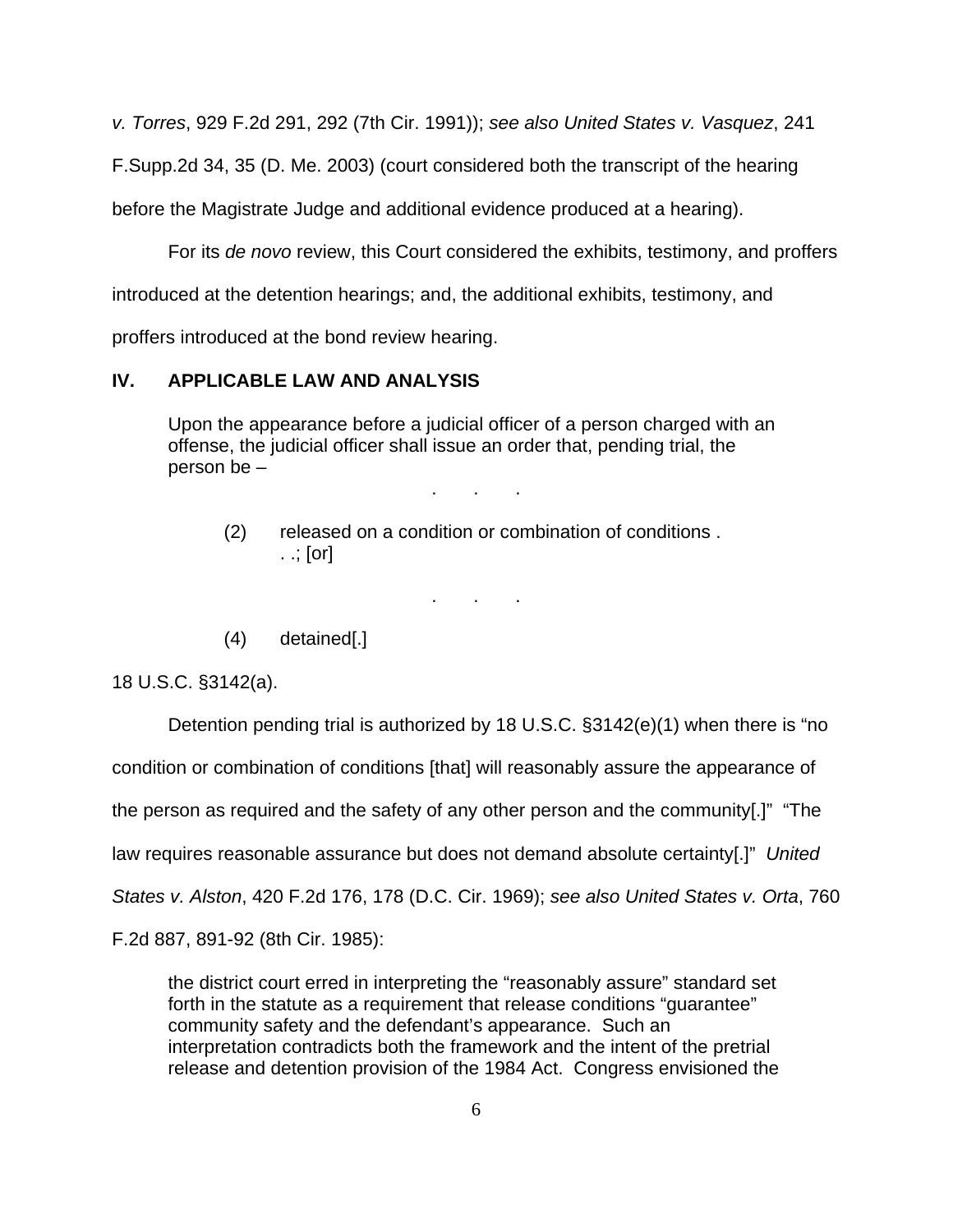pretrial detention of only a fraction of accused individuals awaiting trial. The district court's interpretation, however, virtually mandates the detention of almost every pretrial defendant: no other safeguard can "guarantee" the avoidance of the statutory concerns.

Two of the charges against the Defendants – Attempt to Use Weapons of Mass

Destruction; and, Carrying, Using, and Possessing a Firearm During and in Relation to

a Crime of Violence – create a presumption that no condition, or combination of

conditions, will reasonably assure Defendants' appearance in Court as required, and the

safety of the community. *See* 18 U.S.C. §3142(e)(3).

However:

the government may not merely come before the trial court, present its indictment, and thereby send the defendant off to jail, foreclosing any further discussion. Rather the defendant . . . must be afforded the opportunity for a hearing at which he may come forward with evidence to meet his burden of production, leaving on the government the ultimate burden of persuasion.

*United States v. Hurtado*, 779 F.2d 1467, 1478 (11th Cir. 1985). The presumption does

not *de facto* result in an irrebuttable presumption. *See United States v. Hazime*, 762

F.2d 34, 35 (6th Cir. 1985) (18 U.S.C. §3142(e) creates a rebuttable presumption). Nor

does the statutory presumption of detention shift the burden of proof from the

Government, which must still establish that the Defendants should be detained. *See*

*United States v. Matir*, 782 F.2d 1141, 1146 (2nd Cir. 1986); *United States v. Portes*,

786 F.2d 758, 764 (7th Cir. 1985).

The Government must persuade the Court: (1) by a preponderance of the evidence that no conditions of release can reasonably assure Defendants' appearance in Court as required; and, (2) by clear and convincing evidence, that no conditions of release can reasonably assure the safety of the community. *See United States v.*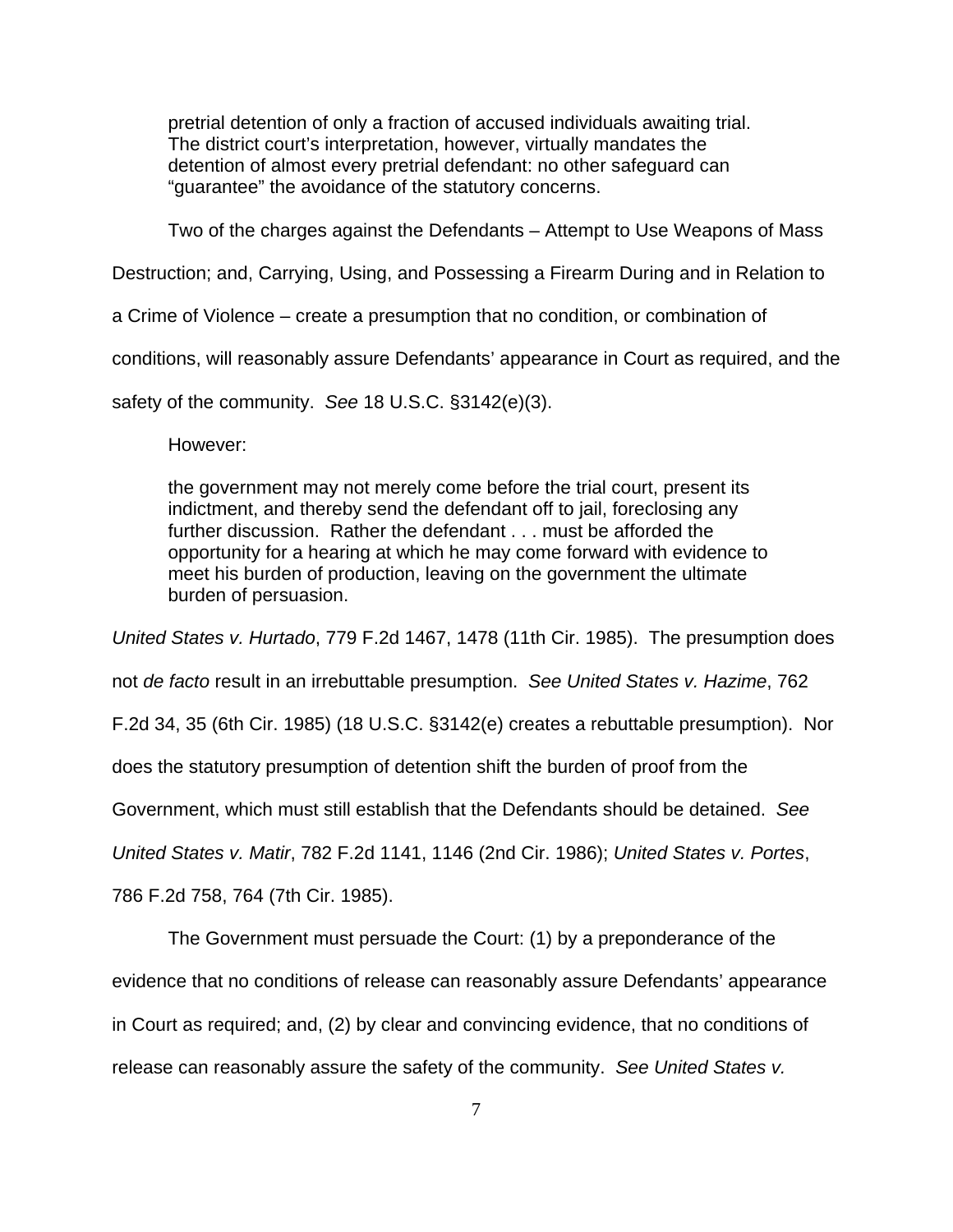*Cashin*, 739 F.Supp. 1107, 1110 (E.D. Mich. 1990).

Even if the Defendants rebut the presumption in favor of detention, the presumption still remains as one factor to be considered in determining whether the Defendants should be released or detained. *United States v. Dillon*, 938 F.2d 1412, 1416 (1st Cir. 1991). Additional factors for the Court to consider include:

- (1) the nature and circumstances of the offense charged, including whether the offense is a crime of violence, a violation of section 1591, a Federal crime of terrorism, or involves a minor victim or a controlled substance, firearm, explosive, or destructive device;
- (2) the weight of the evidence against the person;
- (3) the history and characteristics of the person, including
	- (A) the person's character, physical and mental condition, family ties, employment, financial resources, length of residence in the community, community ties, past conduct, history relating to drug or alcohol abuse, criminal history, and record concerning appearance at court proceedings; and
	- (B) whether, at the time of the current offense or arrest, the person was on probation, on parole, or on other release pending trial, sentencing, appeal, or completion of sentence for an offense under Federal, State, or local law; and
- (4) the nature and seriousness of the danger to any person or the community that would be posed by the person's release.

18 U.S.C. §3142(g).

The Court reviews these factors while keeping in mind Defendants' presumption

of innocence. *See* 18 U.S.C. §3142(j) ("Nothing in this section shall be construed as

modifying or limiting the presumption of innocence").

# **A. THE NATURE AND CIRCUMSTANCES OF THE OFFENSES CHARGED**

# **1. Seditious Conspiracy, 18 U.S.C. §2384**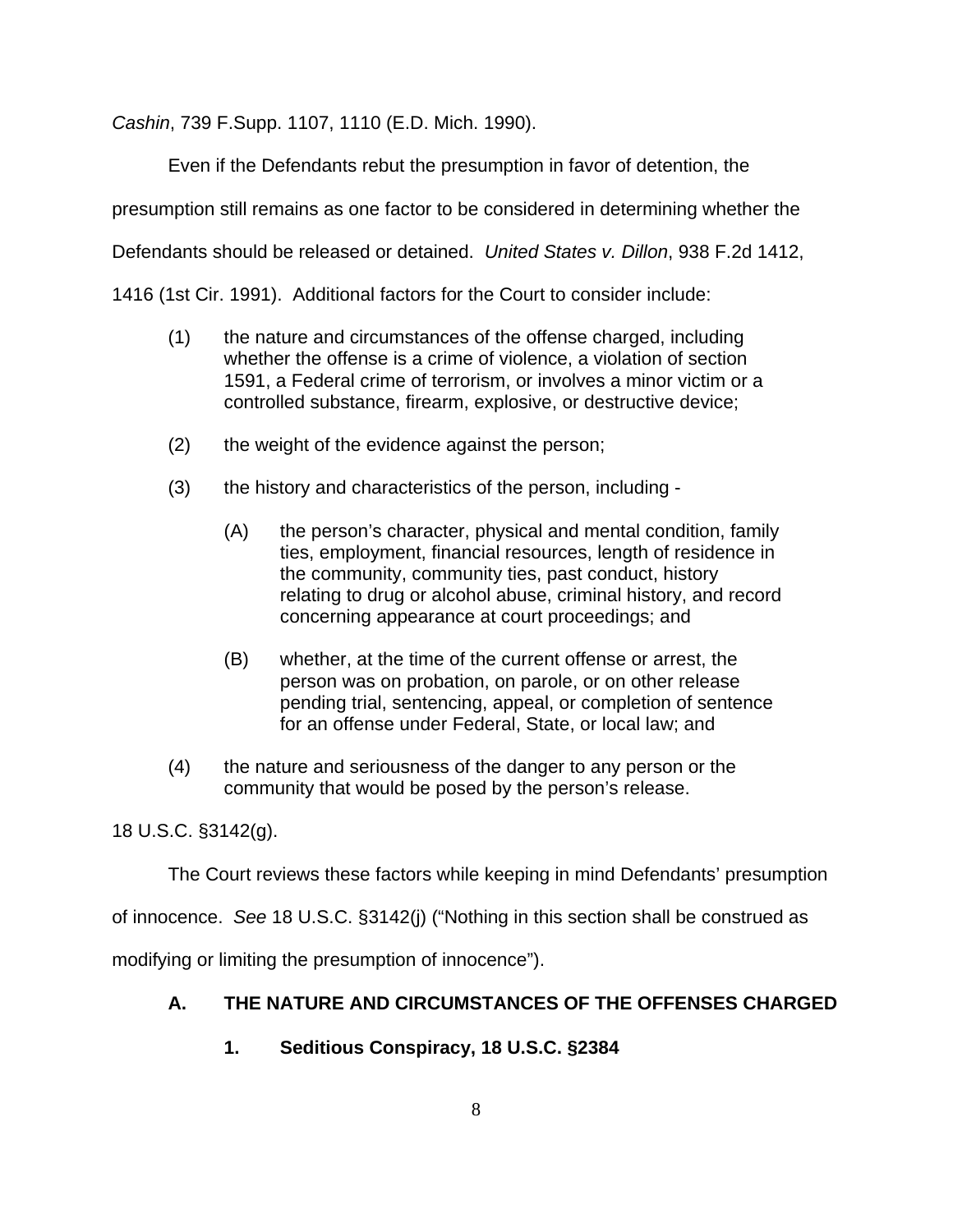18 U.S.C. §2384 says:

If two or more persons . . . conspire to overthrow, put down, or to destroy by force the Government of the United States, or to levy war against them, or to oppose by force the authority thereof, . . . they shall each be fined . . . or imprisoned not more than twenty years, or both.

Seditious conspiracy is a crime of violence.

The Indictment alleges that the Defendants conspired to levy war against the United States by: (1) acquiring firearms, magazines, ammunition, explosives and other components for destructive devices, uniforms, communication equipment, supply and ammunition vehicles, and medical and other supplies; (2) engaging in military-style training with firearms in anticipation of the planned for military operations, including firearms and explosives training, weapons proficiency drills, patrolling and reconnaissance exercises, close quarter battle drills, "man-down" drills, and instruction and demonstrations regarding the manufacturing and use of destructive devices and weapons of mass destruction; (3) preparing defensive fighting positions, ambush kill zones, and storage bunkers; (4) planning to kill a local law enforcement officer and attack law enforcement vehicles with improvised explosive devices ("IEDs") with explosively formed projectiles during the funeral procession; (5) planning to engage in a covert reconnaissance exercise in April 2010, during which anyone they encountered who did not acquiesce to Hutaree demands would be killed; (6) planning to train for the April 2010 exercise in February and March; and (7) traveling to Kentucky to attend a summit of militia groups in order to facilitate better communication, cooperation, and coordination between the various militias (Defendants never reached Kentucky; they turned around due to bad weather).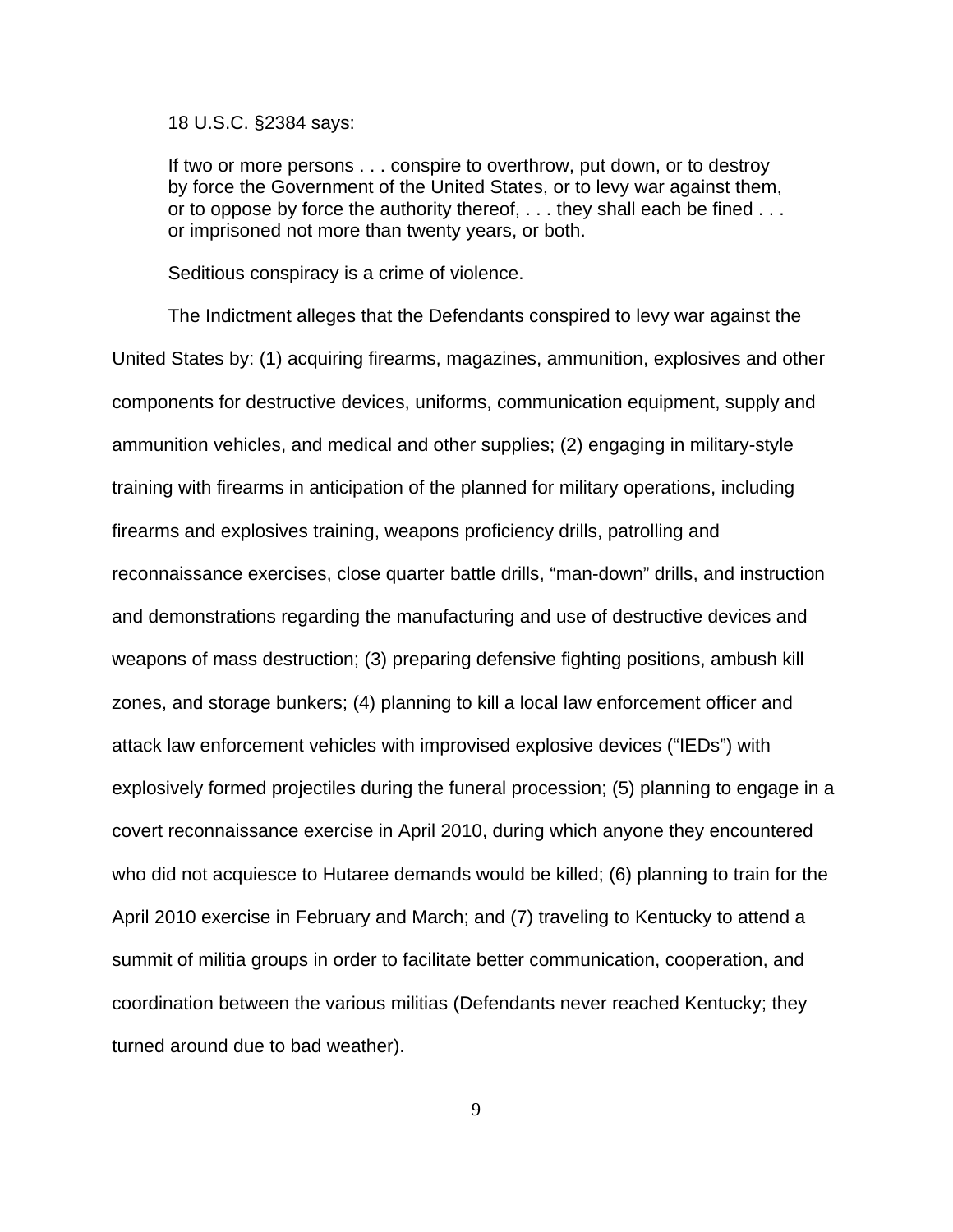# **2. Attempt to Use Weapons of Mass Destruction, 18 U.S.C. §2332a(a)(2)**

18 U.S.C. §2332a(a)(2) says:

A person who, without lawful authority, uses, threatens, or attempts or conspires to use, a weapon of mass destruction[] against any person or property within the United States, and

- (A) the mail or any facility of interstate or foreign commerce is used in furtherance of the offense;
- (B) such property is used in interstate or foreign commerce or in an activity that affects interstate or foreign commerce;
- (C) any perpetrator travels in or causes another to travel in interstate or foreign commerce in furtherance of the offense; or
- (D) the offense, or the results of the offense, affect interstate or foreign commerce, or, in the case of a threat, attempt, or conspiracy, would have affected interstate or foreign commerce[]

. . .

shall be imprisoned for any term of years or for life[.]

A "weapon of mass destruction" includes any explosive bomb, grenade, mine, or other

similar device. *See* 18 U.S.C. §2332a(c)(2)(A) and 18 U.S.C. §921.

Attempt to Use Weapons of Mass Destruction is a crime involving explosives.

The Indictment alleges that the Defendants knowingly attempted to use explosive

devices against local, State, and Federal law enforcement officers and vehicles; and,

email, the Internet, and telephones, were used in furtherance of this offense.

# **3. Teaching/Demonstrating Use of Explosive Materials, 18 U.S.C. §842(p)(2)**

18 U.S.C. §842(p)(2) says:

It shall be unlawful for any person –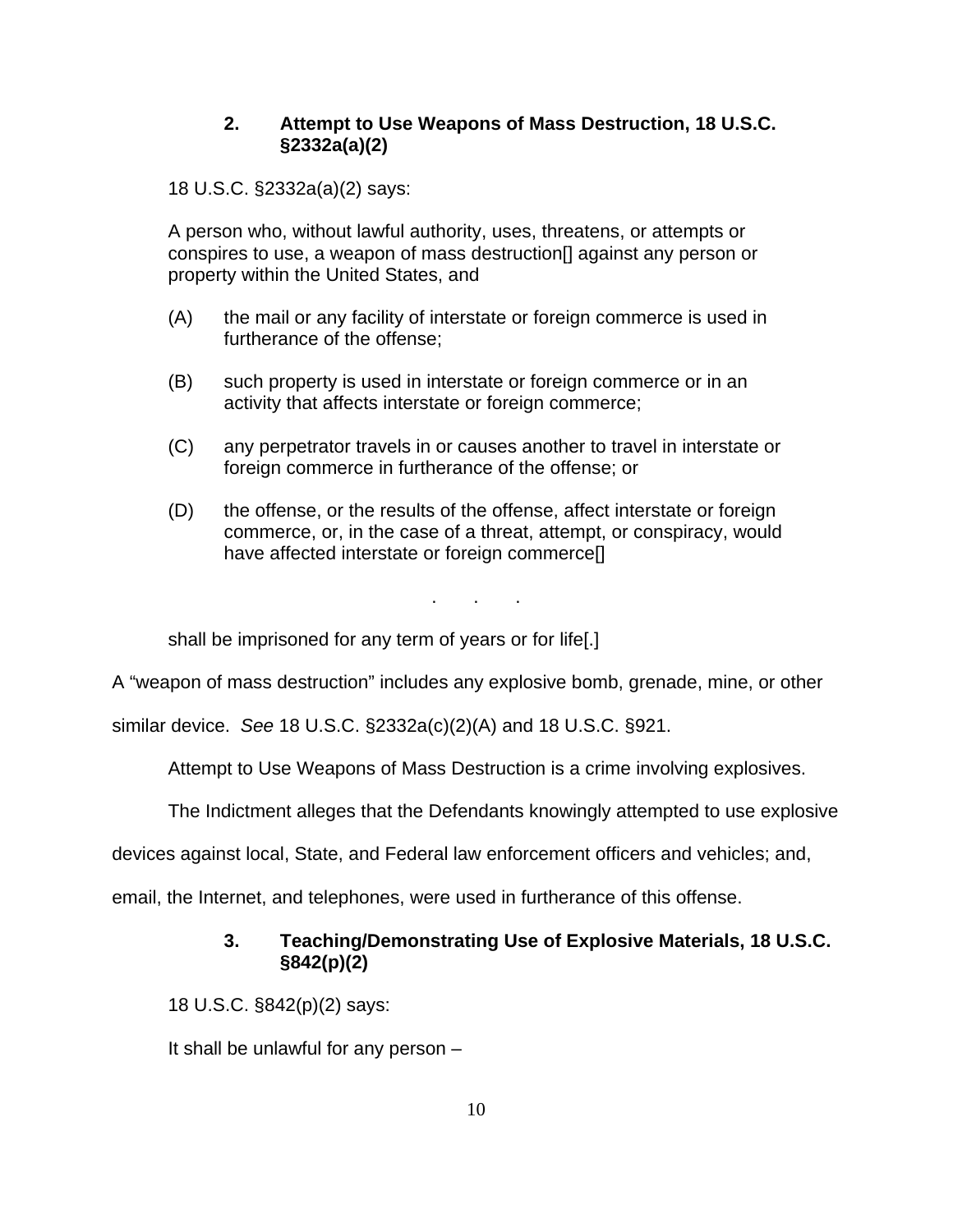- (A) to teach or demonstrate the making or use of an explosive, a destructive device, or a weapon of mass destruction, or to distribute by any means information pertaining to, in whole or in part, the manufacture or use of an explosive, destructive device, or weapon of mass destruction, with the intent that the teaching, demonstration, or information be used for, or in furtherance of, an activity that constitutes a Federal crime of violence; or
- (B) to teach or demonstrate to any person the making or use of an explosive, a destructive device, or a weapon of mass destruction, or to distribute to any person, by any means, information pertaining to, in whole or in part, the manufacture or use of an explosive, destructive device, or weapon of mass destruction, knowing that such person intends to use the teaching, demonstration, or information for, or in furtherance of, an activity that constitutes a Federal crime of violence.

Teaching/Demonstrating Use of Explosive Materials is a crime involving

explosives.

The Indictment alleges that David Stone and David Stone, Jr.: (1) taught and

demonstrated how to make or use weapons of mass destruction with the intent that the

teaching or demonstration be used to further the Seditious Conspiracy crime; and, (2)

distributed information pertaining to the manufacture or use of weapons of mass

destruction with the intent that the information be used to further the Seditious

Conspiracy crime.

# **4. Carrying, Using, and Possessing a Firearm During and in Relation to a Crime of Violence, 18 U.S.C. §924(c)(1)**

18 U.S.C. §924(c)(1) says:

any person who, during and in relation to any crime of violence . . . for which the person . . . uses or carries a firearm, or who, in furtherance of any such crime, possesses a firearm, shall, in addition to the punishment provided for such crime of violence . . . be sentenced to a term of not less than 5 years[.]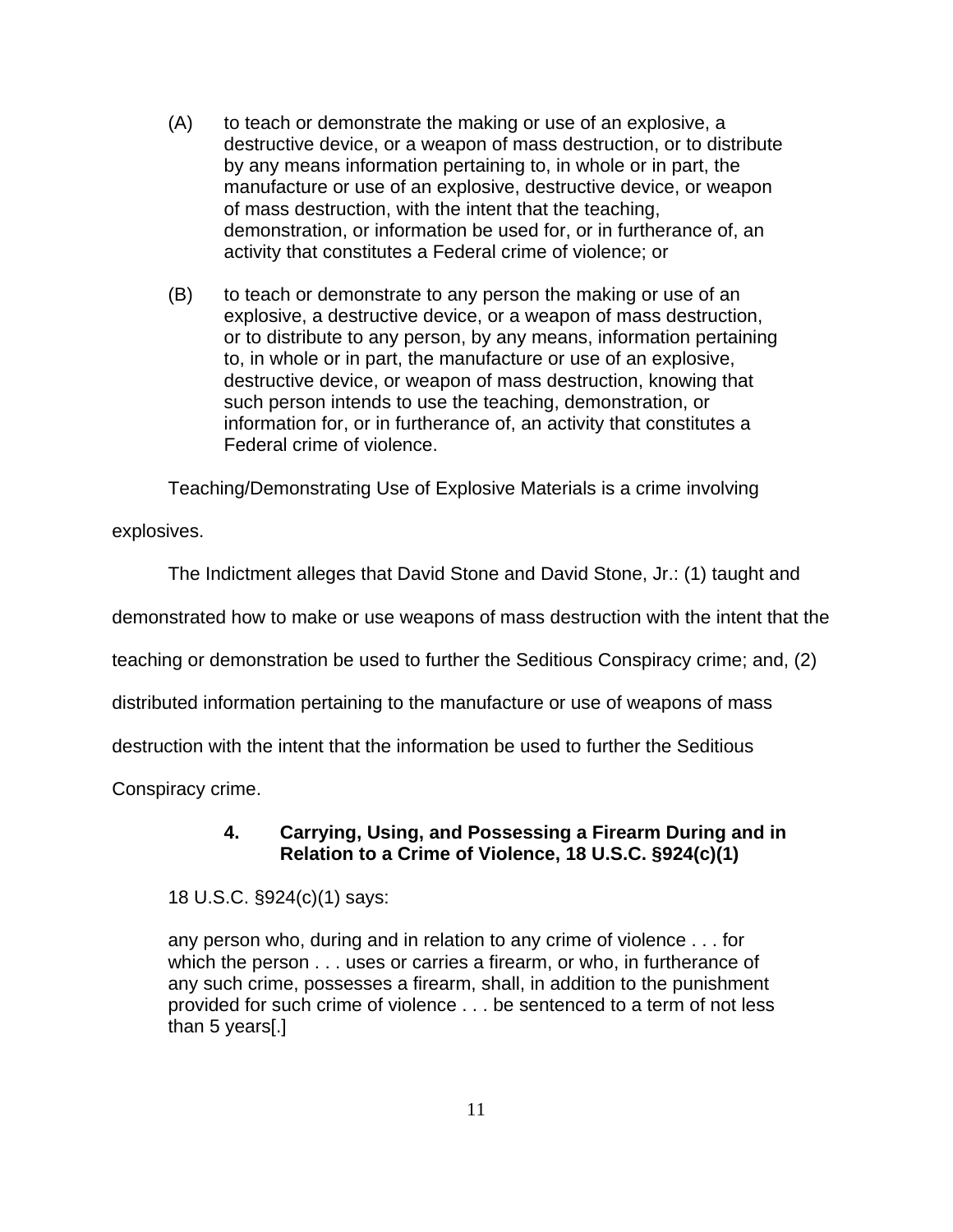Carrying, Using, and Possessing a Firearm During and in Relation to a Crime of Violence is a crime involving a firearm.

The Indictment alleges that on at least one occasion, Defendants: (1) knowingly carried and used firearms during and in relation to the Seditious Conspiracy and Attempted Use of Weapons of Mass Destruction crimes; and (2) knowingly possessed firearms in furtherance of such crimes.

This factor, the nature and circumstances of the offenses charged, weighs in favor of detention.

# **B. (1) THE WEIGHT OF THE EVIDENCE AGAINST THE DEFENDANTS; AND (2) THE NATURE AND SERIOUSNESS OF THE DANGER TO THE COMMUNITY THAT WOULD BE POSED BY THE DEFENDANTS' RELEASE**

Under most circumstances, courts are cautioned to give the least amount of consideration to the weight of the evidence against a defendant in deciding whether conditions of bond can be set that will reasonably assure his appearance in Court and the safety of the community. *See Johnson*, 2007 WL 1712541 at \*1. While this is most true when the evidence is strong and the possibility great, that the weight of the evidence might overshadow other considerations, when the weight of the evidence is weak, release on bond should be more favored.

Because of the serious nature of the charges against the Defendants, the Court's Pretrial Services Agency assumes that the presumption in favor of detention cannot be overcome, and that no conditions can be set to assure the safety of the community. Similarly, the primary argument the Government launches against the Defendants' release on bond, is the seriousness of the charges.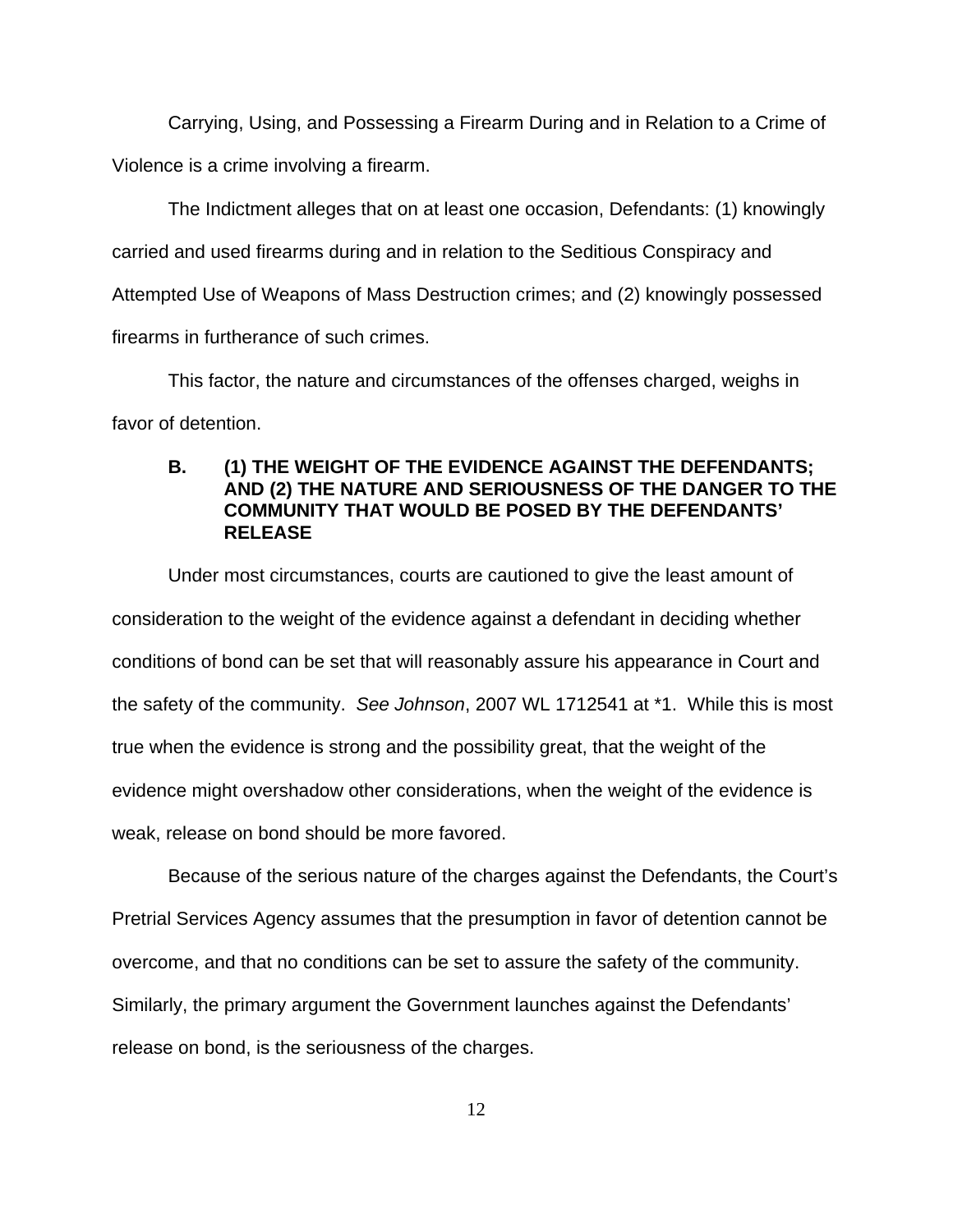For these reasons, the Court finds that the weight of the evidence against the

Defendants, and the potential danger to the community based on the seriousness of the

charges, are the most important factors for it to consider, and they must be considered together.

# **1. Overthrow, or Levy War Against, the United States Government**

A major question is whether the Defendants even discussed or planned crimes

against the United States.

The evidence the Government proffered included:

- 1. Defendants have a video on the Hutaree website in which they burn a *United Nations* flag – not the *United States* flag – and raise the Hutaree flag.
- 2. A speech David Stone made at the request of the Government's undercover agent – to Hutaree members in a van on February 6, 2010:

So, do I think all cops out here would . . . fight right alongside some Chinese trooper? Heck yeah.

. . .

People in this nation as well as some around this world are waiting for those individuals like you . . . to actually make the decision to go to war against the evil greedy New World Order. [According to David Stone, the New World Order is a terrorist organization].

We are free and should not be afraid or ashamed to admit we are the American militia. We outnumber them. As long [as] we let them terrorize any American through fear and intimidation, then they are winning this battle and we should step up to the fight that they have started and finish it. . . . As we sit here, the New World Order, continues to put all constitutional loving people in this nation on their national criminal watch lists, just one more step toward, toward total control. But keep this in mind, they may have their lists, but we also . . . we are also making lists of these terrorists that are destroying our nation. . . . We are everywhere and need to understand this for it is called America, land of the free. This is our home. We own it. Not them.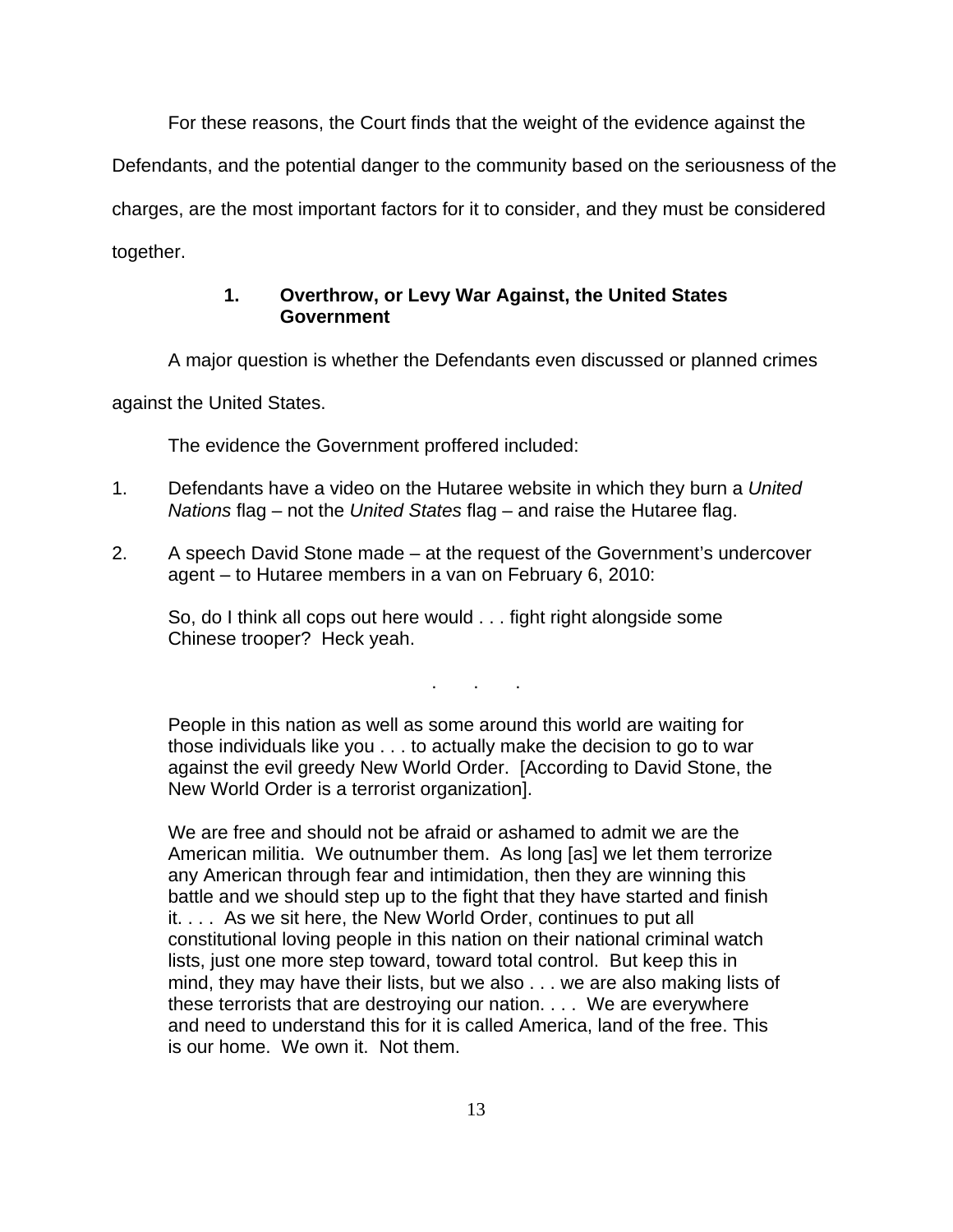We cannot allow this any more if we are serious about taking our nation back from the elitist New World Order. They are few in number. We are many. Every day we watch ever so close for those evil blue helmets to appear on our streets. But as long as their Interpol law enforcement mercenaries called the brotherhood working for the New World Order and doing such a great job then we don't have a need to watch for these new foreign armies to come to our shores. They are already here. We need to actually stop and see who the enemy has hired to do the job of destroying what is left of our nation and our freedoms. This is our nation.... It's our cross to bear and we need to ask the simple question, how much longer are you going to put up with a foreign army controlling your streets and highways? The HUTAREE is not an ally with everyone across this nation but make no mistake about it, we will fight alongside anyone who calls the New World Order, the enemy and sees them as terrorists as we do.

In closing I want to say that we need to quit playing this game with these elitist terrorists and actually get serious because this war will come whether we are ready or not. . . . [W]e have rattled and warned the New World Order. Now it's time to strike and take our nation back so that we may be free again from tyranny.

This so-called speech - never delivered outside the van - speaks of reclaiming

America, not overthrowing the United States Government.

# **2. The Government's Belief that Defendants would Engage in Unlawful Activity in April 2010**

In a January 9, 2010 audio recording that the Government introduced at the

detention hearing, David Stone and Joshua Matthew Stone make the following

statements:

**DAVID STONE:** In April, we're gonna get dropped on the ground and do a real op. April's gonna consist of two training[s]. It'll be the second Saturday of April, and the forth[sic] Saturday of April. . . .

**JOSHUA STONE**: Welcome to your first real training.

. . .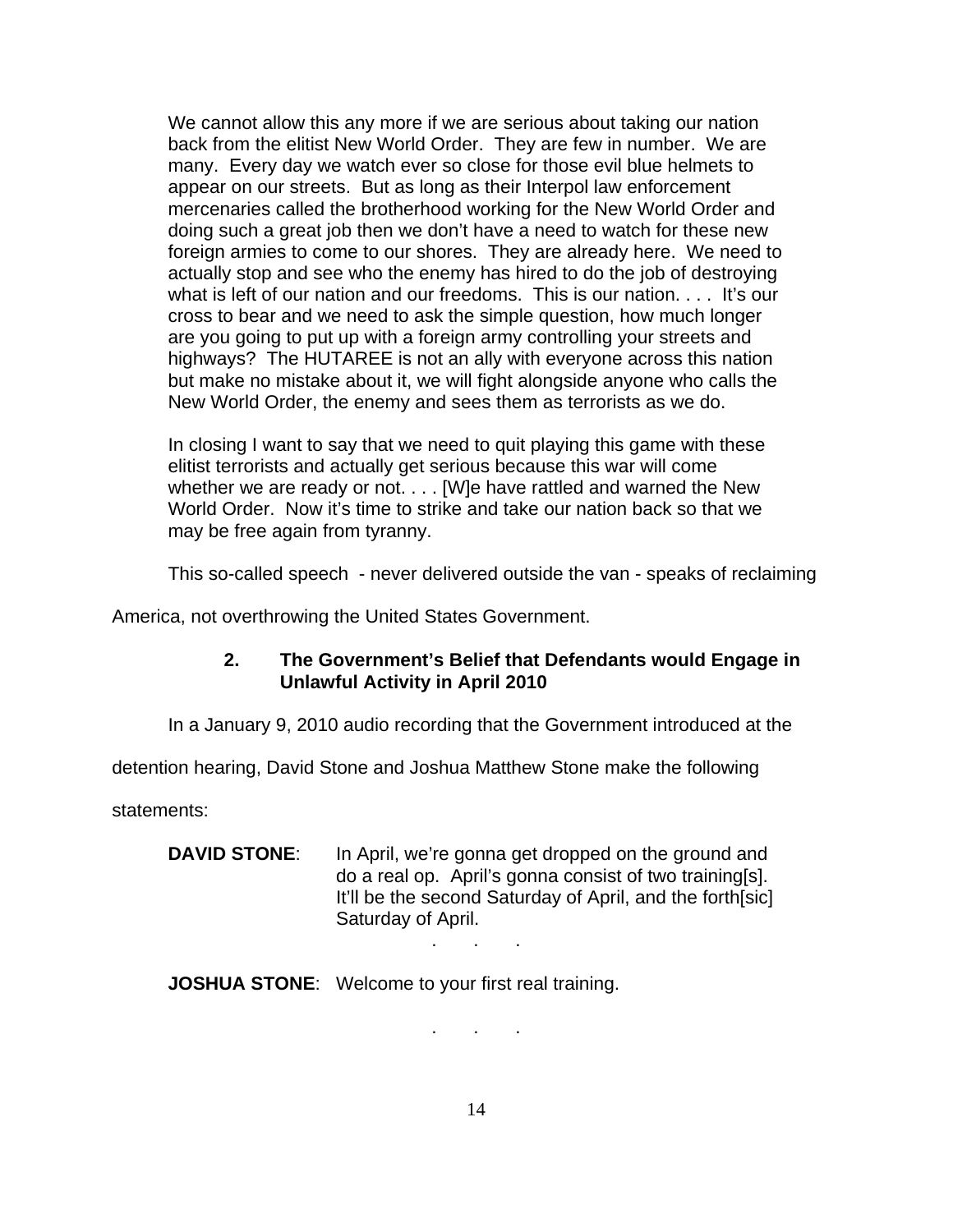# **JOSHUA STONE**: And as far as this training in April, don't be afraid to pull the trigger on anybody, if we have to. . . .

## **JOSHUA STONE**: Now if we do wind up plugging somebody, welcome to ah ah, the first training of really shooting someone.

There is no mention in the proffered recording of violence against the United States or against law enforcement officers; there is no plan of action announced. Indeed, when Joshua Stone was asked who the targets would be in April 2010, his response was "I don't know." The recording suggests that the Hutaree planned to engage in training, in April; David Stone specifically said two *training* sessions will occur on the second and fourth Saturdays in April.

In addition, while David Stone is heard to say, "We're gonna practice it, and practice it and practice it and practice it. It has to go off flawless," there may have been one training session between January 9, 2010 and the date of their arrest, March 2010; no proffer was offered that Defendants purchased weapons, in addition to their legal arsenal; or, that they put a plan in place to "overthrow, put down, or to destroy by force the Government of the United States, or to levy war against them."

Recordings of meetings between various Defendants after January 9th shed no light on a plan to commit Seditious Conspiracy. *See* audio recordings dated February 6, 2010 and February 20, 2010.

Special Agent Leslie Larsen was as vague in her testimony, as were these audio recordings. She testified at the bond review hearing that the Defendants "may have been planning something."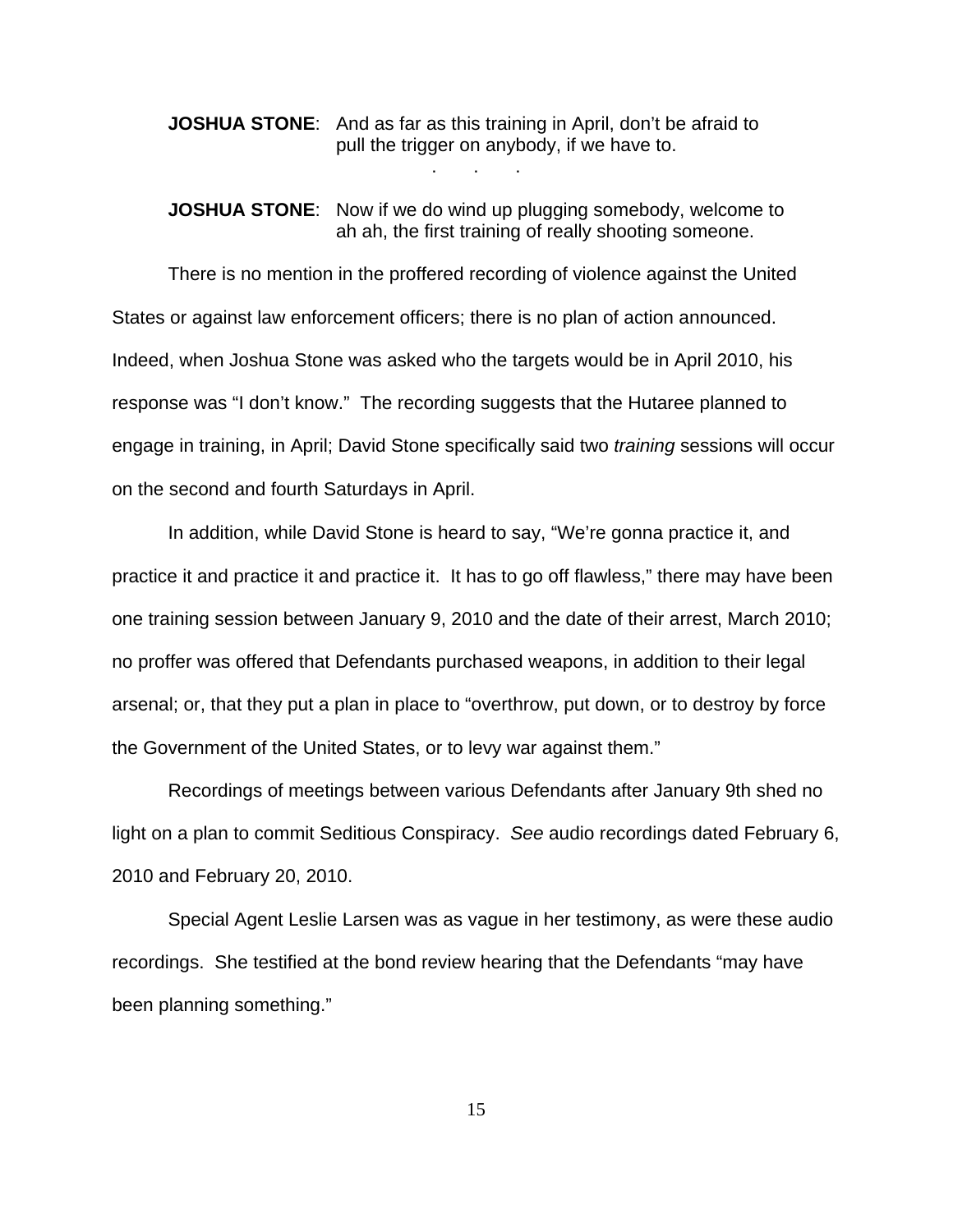# **3. Violence Against Members of the Judicial Branch of Government, Including Local Law Enforcement Officers**

Some Defendants do have a discussion about killing members of the Judicial

Branch of the United States Government (other than local law enforcement officers).

*See* February 20, 2010 recording:

| <b>DAVID STONE:</b>   | Everybody wants to go after the federal agents,<br>but you realize, the big head is way up here.<br>Start down here, start, whack!                             |  |
|-----------------------|----------------------------------------------------------------------------------------------------------------------------------------------------------------|--|
| <b>JOSHUA STONE:</b>  | What happened?                                                                                                                                                 |  |
| <b>DAVID STONE:</b>   | You take a step out that ladder, what happens?<br>The big head to come bump, bump                                                                              |  |
| <b>JOSHUA STONE:</b>  | It's like a totem pole. (Sound effects).                                                                                                                       |  |
| <b>DAVID STONE:</b>   | you take out his minions because he's got all<br>these minions protecting him.                                                                                 |  |
| <b>MICHAEL MEEKS:</b> | There[sic], there[sic] just as easy to get to as anybody<br>else though. That's my point. If you can start right at<br>the top. They're easy.                  |  |
|                       | KRISTOPHER SICKLES: Take the judge out, take the judge.                                                                                                        |  |
| <b>DAVID STONE:</b>   | If you can get to them.                                                                                                                                        |  |
|                       |                                                                                                                                                                |  |
| <b>MICHAEL MEEKS:</b> | I'm lookin' at enough people right here to take<br>out virtually anybody. And I mean virtually<br>anybody. You just got to be motivated enough<br>to go do it. |  |
|                       | Some Defendants also discuss killing local law enforcement officers. See                                                                                       |  |
|                       |                                                                                                                                                                |  |

February 6, 2010 recording:

| <b>DAVID STONE:</b> |  | We're gonna we're gonna pop [a Hudson |
|---------------------|--|---------------------------------------|
|---------------------|--|---------------------------------------|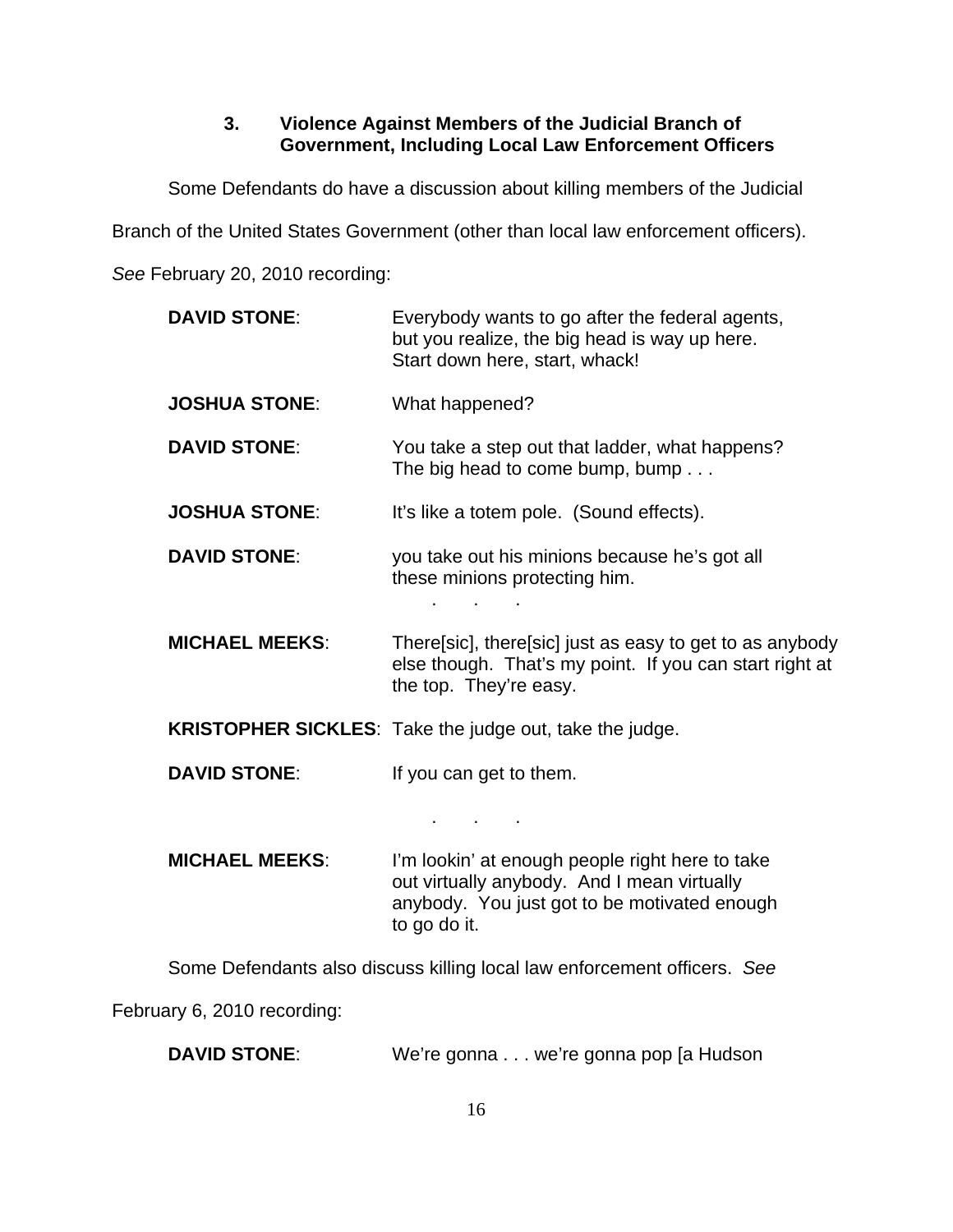police cop] – guaranteed!

. . .

**DAVID STONE:** We're gonna pop every one of [the Hudson police cops]. There we go. "Hey, you think we got him?" "Yeah!" "Why?" "There[sic] all dead." **DAVID STONE:** You kill enough cops, you can't get enough people to take the job. Why? I'm not gonna become a cop and go die. **JOSHUA STONE**: Yeah. **DAVID STONE:** Become a cop and last, last two weeks on the street, nah, that's ok. I'll stay working at Burger King.

*See also* February 20, 2010 recording:

- **DAVID STONE:** I think we gotta just start huntin[sic] 'em here pretty soon. Just group it up and we'll just go find 'em. They're easy to find, they're sittin[sic] along side the road and they got these red and blue lights on top of their car. They're not hard to find!
- **MICHAEL MEEKS:** Sure it's like, it's like a K-Mart super special, or whatever.

. . .

**KRISTOPHER SICKLES**: think how scared they would all be if people were just randomly killing cops like on a mass basis, you know what I mean?

**DAVID STONE:** Well like I say, if we steal a really nice car, we just go flyin[sic] down the road to, to find them and the other two cars are followin[sic] along, la la la. We obeyin[sic] the speed limit of course, wearin[sic] their seat belt, lookin[sic] like they're nice people, and you do nothing more than just try to pick one off. And he's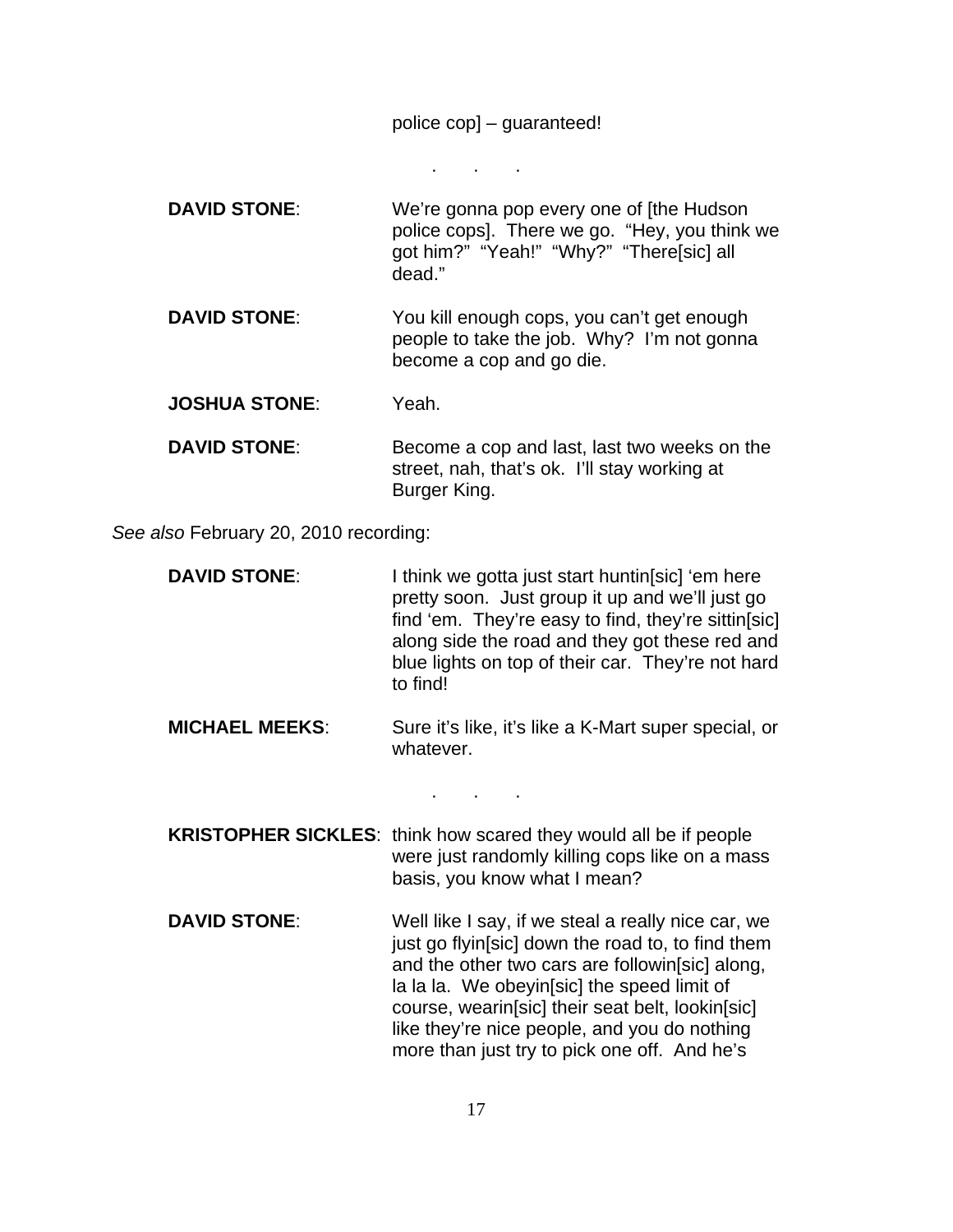good, he will come out of nowheres[sic] to find you, bam! He's gonna be like (siren sound effect), it's like hehe, okay, I'll pull over, no problem. (Sound Effect) And the other two vehicles just roll up and just go, boom, boom, boom, boom, boom!

**DAVID STONE:** You leave him layin' dead on the pavement. And you take off go finding the other one.

. . .

**KRISTOPHER SICKLES**: You know what we do [David Stone]. There's a local uh, place called Sawmill Creek and they have like, it's like a big banquet hall and like every year they have this big police meeting and they're all unarmed and there's like probably hundreds of them there. We just walk in-

. . .

**DAVID STONE:** No, no, no, no that's just where we just sit back, we go. 700 hundred! Kabunk! Kabunk! As they're sittin[sic] there, lalala, I'm a cop, lala (Sound effect).

. . .

**DAVID STONE:** Or, or better yet, we shoot one, from a distance, high powered rifle, you sit back you take him out – you go, Kapop! You just shoot one. And then you just kinda sit back, they'll pack out huntin[sic] for ya. Try to find out who you are, but they have this thing, that everybody has, and it's called a funeral. Now for that funeral, you'll have cops from every state of the country come where? To his funeral.

**DAVID STONE:** Why not just take care of the situation? Kabunk! Kabunk! (Sound effect).

. . .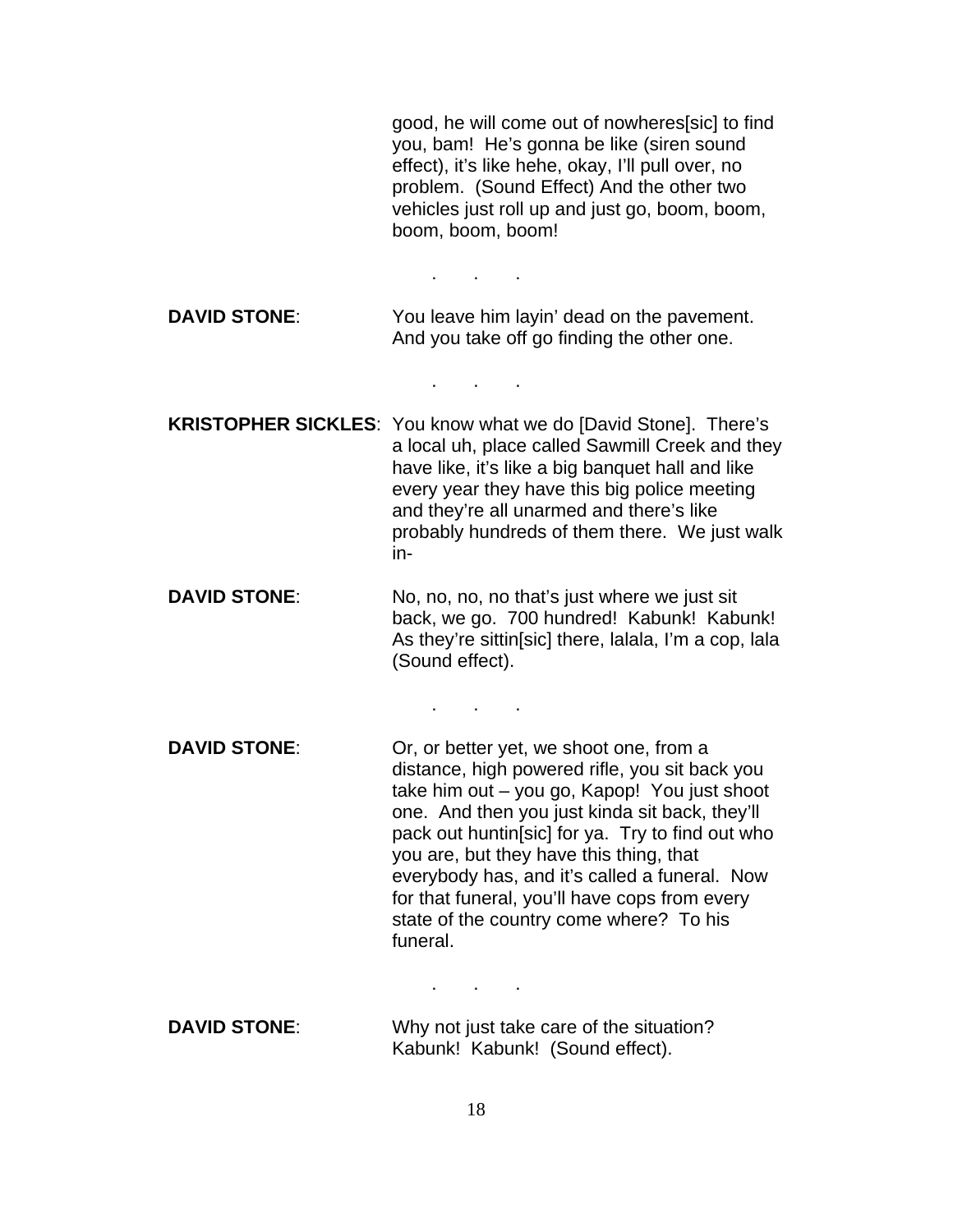. . . **DAVID STONE:** I, I'm thinkin' IEDs and you just blow the whole convoy up. Boom! . . . **KRISTOPHER SICKLES**: Sneak in their house, poison their milk. . . . **DAVID STONE:** No, no, you set their house on fire and you have another team sitting back watching the local fire department try and come down the road and it's just pop! Pop! Pop! Pop! Pop! As trucks go baba, "we're over heating", Rrrr (Sound effect). "Hey, we're not gonna make it to this fire." . . . **DAVID STONE:** I mean there's a hundred and one scenarios you could use. . . . **DAVID STONE:** I know where four county cops live right now. We can go burn their house down (Sound effect). (Laughter) . . . **JOSHUA STONE:** I know where at least one Hillsdale undercover cop lives. . . . **KRISTOPHER SICKLES**: Hell yeah, I know where half the Huron cops live. **DAVID STONE:** All the cops are dead in their houses. Who's gonna come out and fight us?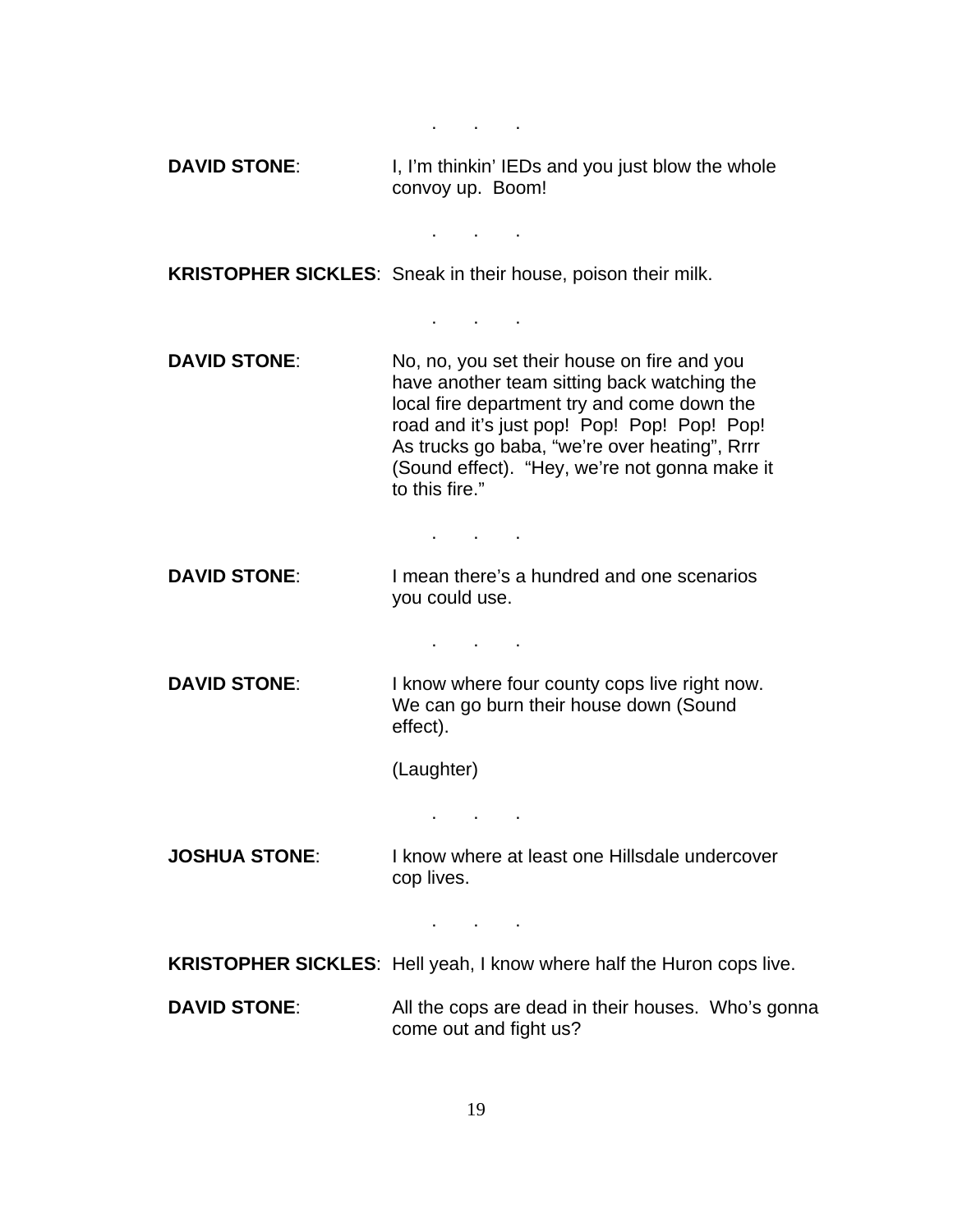**KRISTOPHER SICKLES**: Slash their tires first, you know what I mean.

. . .

**DAVID STONE:** everybody has a beef against the guys in uniforms.

. . .

**KRISTOPHER SICKLES**: I remember I asked [David Stone] one time, I'm like, I'm like, I'm like, "would you ever be a cop?" He said, "No, cause then I have to kill myself."

(Laughter).

Discussions about killing local law enforcement officers – and even discussions about killing members of the Judicial Branch of Government – do not translate to conspiring to overthrow, or levy way against, the United States Government.

Notably, on the February 20, 2010 recording, the Defendants laugh, make sounds, and appear to talk over one another. There is also a discussion of strippers.

#### **4. Mere Presence**

The Government introduced three audio recordings into evidence.

Present for the audio recording dated January 9, 2010 were David Stone, David Stone, Jr., Joshua Stone, Joshua John Clough, Michael David Meeks, Kristopher T. Sickles, and Jacob J. Ward. Tina Stone and Piatek were not there. David Stone and Joshua Stone were the only speakers in that recording.

Present for the audio recording dated February 6, 2010 were David Stone, Joshua Stone, Clough, Meeks, and Piatek. David Stone Jr., Tina Stone, Sickles, and Ward were not. David Stone, Joshua Stone, and Piatek are the only speakers in that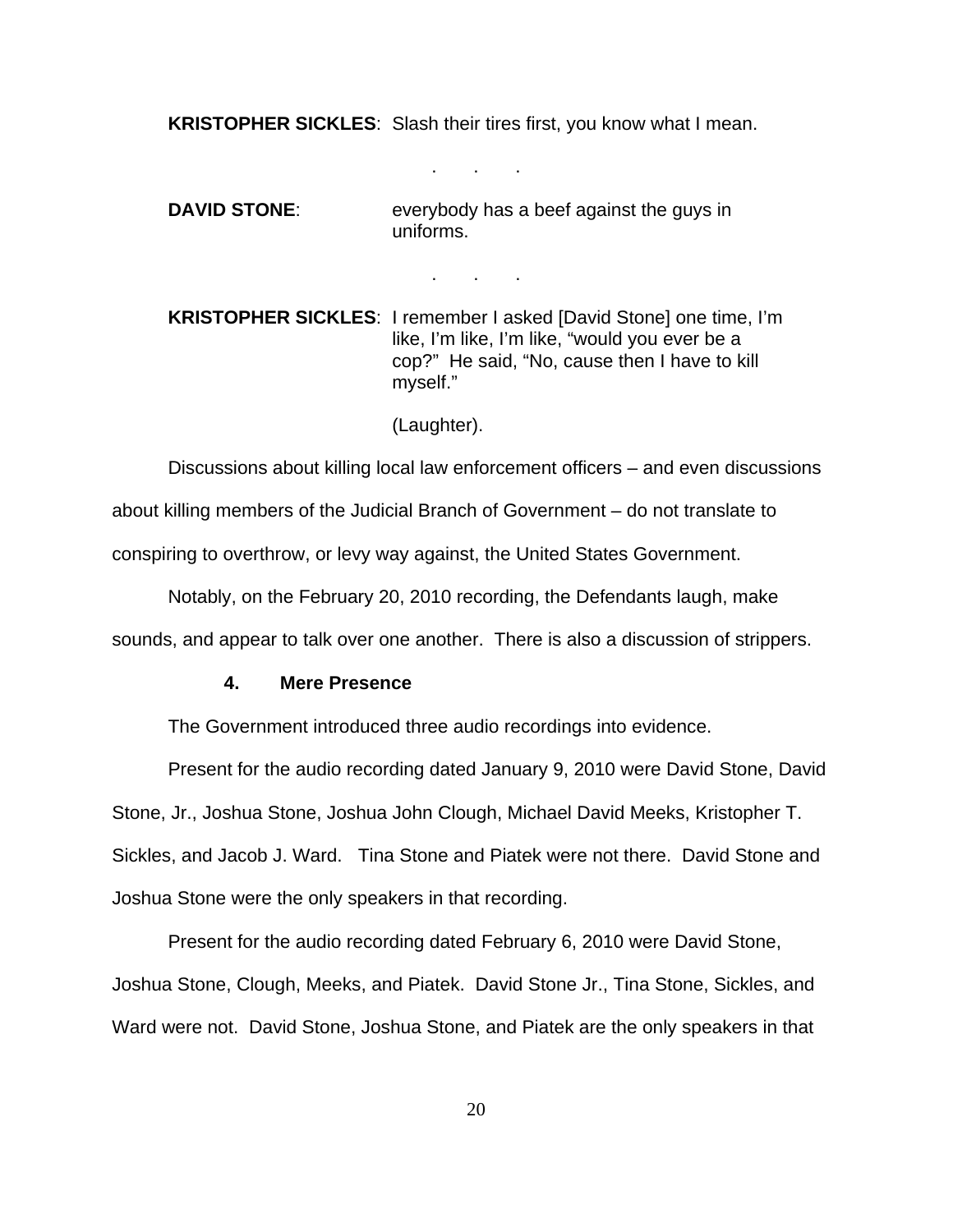recording.

Present for the audio recording dated February 20, 2010 were David Stone, Joshua Stone, Clough, Meeks, Sickles, and Ward. They all spoke in that recording. Absent were David Stone, Jr., Tina Stone and Piatek.

The Government proffers no evidence that the non-speaking Defendants supported, adopted, or even heard the positions advocated by the speakers. Assuming the tape recordings evidence the commission of a crime, mere presence at the scene of a crime, or merely knowing that a crime is being committed or is about to be committed, is not sufficient to find the Defendants committed that crime. In order to find the Defendants guilty, the Government must prove beyond a reasonable doubt, that in addition to being present or knowing about the crimes, the Defendants knowingly and deliberately associated themselves with the crimes in some way as a participant – someone who wanted the crime to be committed – not as a mere spectator. No proffer was made concerning the non-speaking Defendants.

#### **5. Similarly-Situated Non-Indicted Hutaree Members**

The Government proffered that there are approximately 25 Hutaree members who were not indicted. Some of these individuals are similarly situated with the Defendants; they were involved in the military-style training that the Government says precipitated the Defendants' arrest. The fact that the similarly situated Hutaree members were not indicted is an indication that the offenses charged against these Defendants may not be as serious as the Government contends.

## **6. Respect for Lawful Authority**

The Government argues that the Defendants pose a danger to the community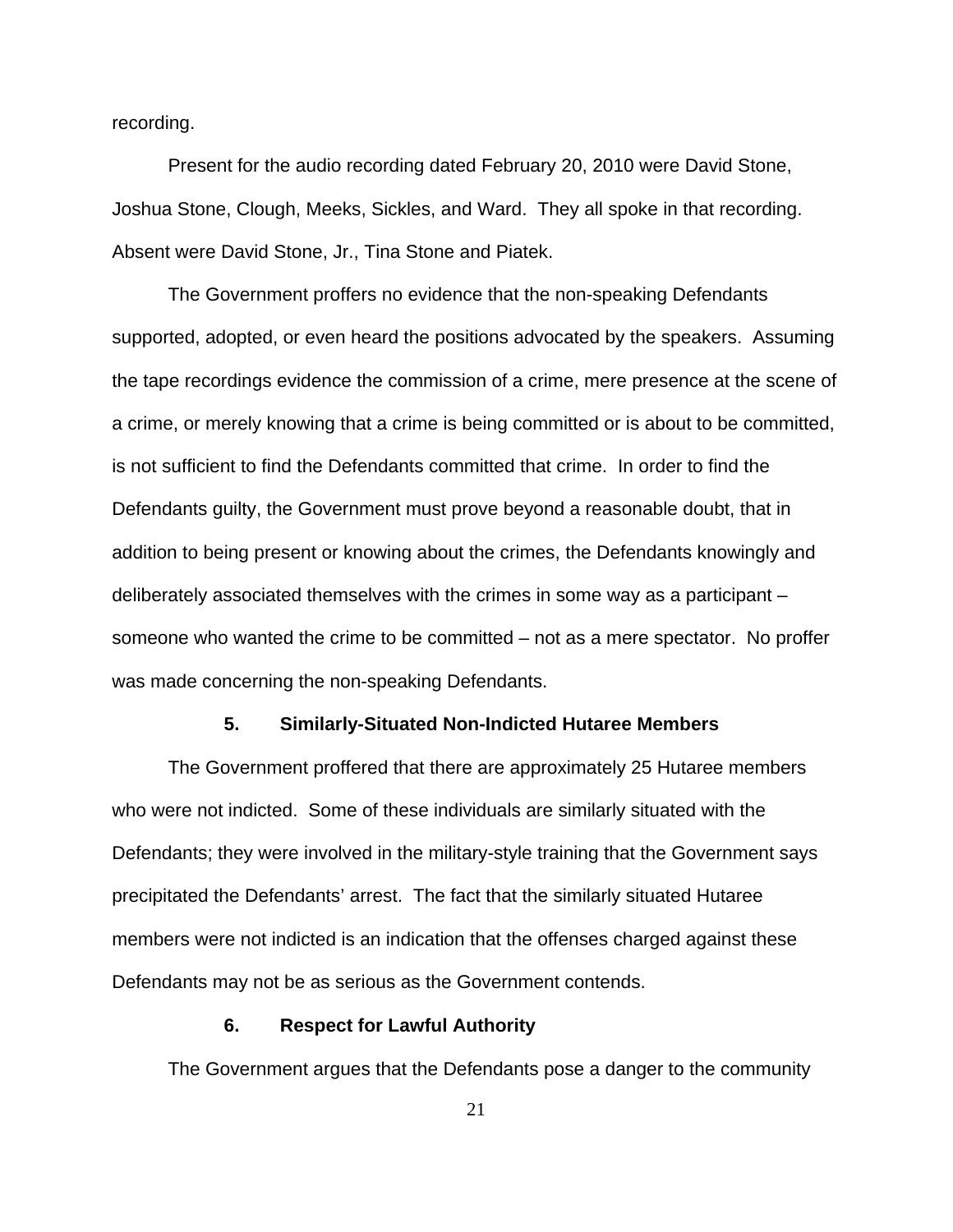because they lack respect for lawful authority. However, when the Defendants were arrested, they all surrendered peacefully, including Joshua Stone, who had six firearms at his disposal, and who allegedly said the Hutaree would go to war if the Government did not release his co-Defendants within two hours.

There was no resistance, no weapons drawn, no threats made to the arresting agents, and at least one Defendant gave a statement to the agents.

While Meeks and Sickles had in the past allegedly expressed a desire to die "suicide-by-cop," neither attempted to do so when they were arrested.

### **7. Assaultive Behavior**

The Government proffered that: (1) Meeks suggested blowing up a bridge across the Raisin River when "the enemy comes"; (2) Meeks said, "We gotta . . . start over man. We gotta get rid of the judicial system . . . everybody. They need to die"; (3) Meeks discussed "capping" a member of law enforcement and taking his or her weapons; (4) in response to a claim that former Senator Edward Kennedy had a CCW permit, Meeks said, "They think they're different. Wait till they find out they bleed exactly the same"; (5) Sickles expressed a desire to detonate an IED outside the Huron, Ohio Police Department; (6) Sickles left another militia group because "They weren't doing enough"; (7) Tina Stone was ready and willing to use a rifle to intervene in a traffic stop involving another Hutaree member; (8) all Defendants who traveled to the Kentucky summit to meet with other militias had guns; (9) Clough stated during a "livefire" training and a discussion regarding killing police officers, that "This would not be a pretty day for any officers coming down here"; (10) Clough referred to a list of elected officials, federal judges, and other leaders as a "hit list" for the Hutaree; (11) Clough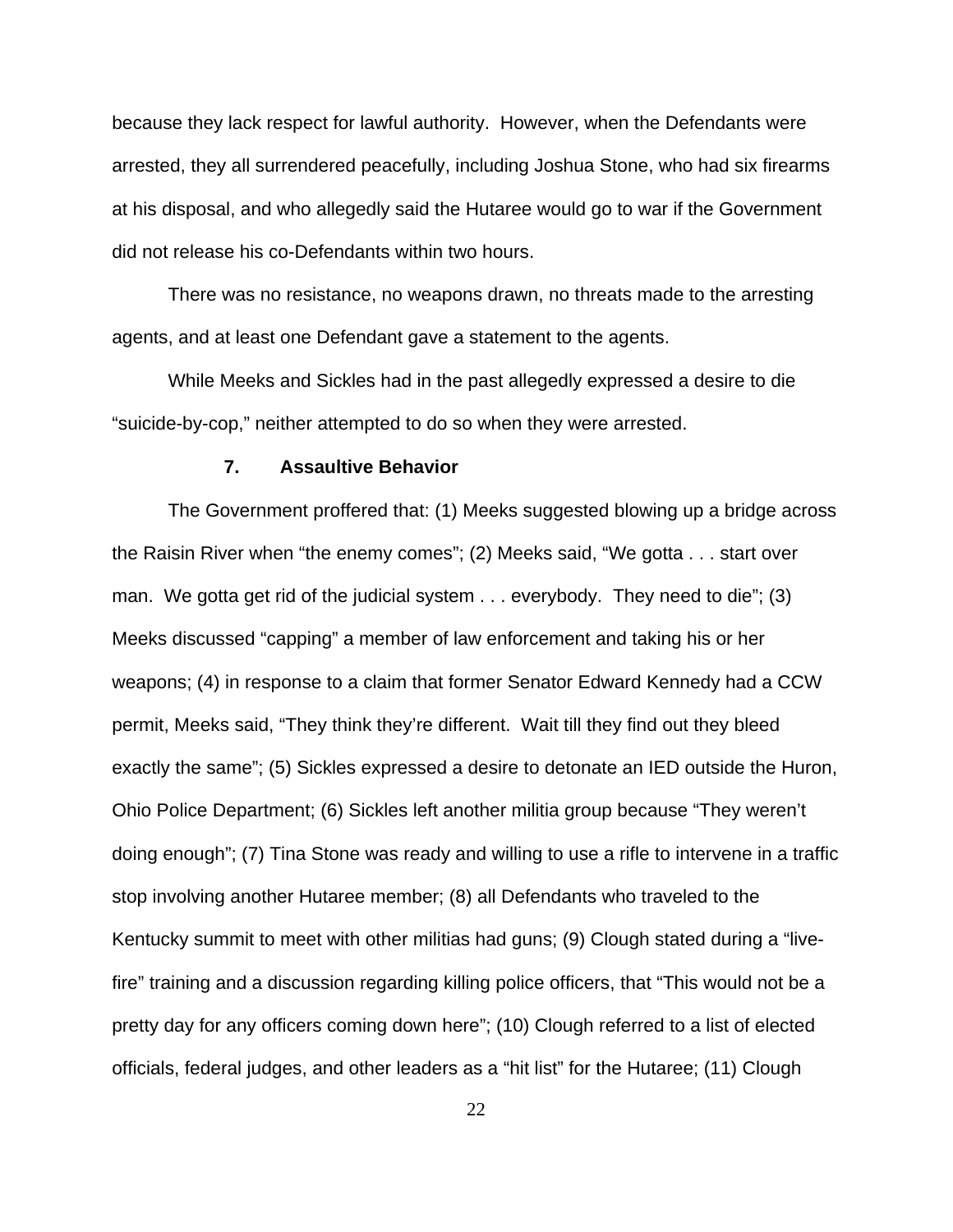discussed killing a law enforcement officer during a traffic stop by shooting him in the back with a rifle; (12) Ward referred to the Prosecutor's Office in his home county and local law enforcement as his "enemies"; and (13) Ward told an FBI employee that she would "hear about [her former employer] in the news and maybe even read about it."

However, none of the Defendants has ever engaged in assaultive behavior toward law enforcement, including during the two years that Special Agent Larsen said the Hutaree was under investigation.

#### **8. Legality of Weapons**

There is no evidence that the Defendants could not legally possess weapons. All of the Defendants' weapons and ammunition were legal, with the exception of some weapons found in David Stone's house. The Government proffers that David Stone had 3-4 firearms that were not the legal length (according to the Government, at least one of these firearms may belong to David Stone, Jr.). Even assuming this proffer is accurate, there is no evidence that David Stone, or David Stone, Jr., used weapons to commit an assaultive crime.

In addition, the Government proffers that Joshua Stone engaged in illegal efforts to convert a semi-automatic weapon into an automatic weapon. There is no evidence that any automatic weapons were found.

Law enforcement seized all of the Defendants' ammunition, firearms, and other dangerous weapons.

### **9. "Live-Fire" Training**

The Government proffered that the Defendants engaged in "live-fire" training.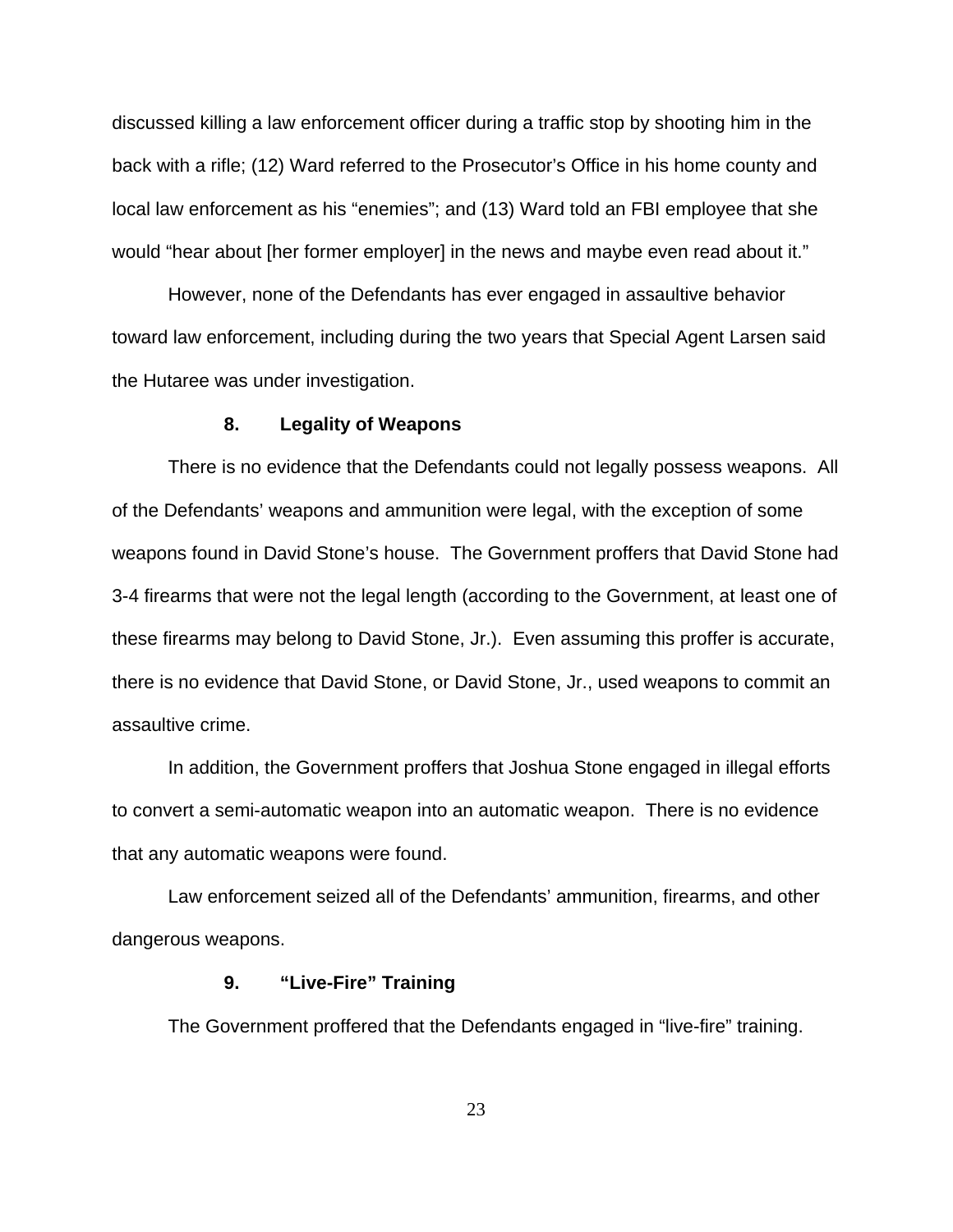However, according to Defendants, "live-fire" training means they fired at a backstop (i.e., a dirt mound) on a private range in the woods twice a year. The Defendants also proffered that they used unloaded weapons when they trained in the woods.

The Government offered no contrary evidence.

#### **10. Militia Associates**

While some of the Defendants have a history of ties to at least one other militia organization, the Court believes it can impose a condition of release to alleviate the Government's concern that David Stone and Joshua Stone have militia associates in Michigan, Ohio, Kentucky, Texas, Oklahoma, and Indiana; that Tina Stone can re-group with other militias; and, that Clough, Ward, and Sickles are members of another militia group (which the Government concedes is not illegal).

In sum, these two factors -- the weight of the evidence and the seriousness of the danger to the community -- weigh in favor of release.

While the Court has not analyzed the evidence pertaining to the other charges against Defendants, those charges all relate to the Seditious Conspiracy charge. It is noteworthy, however, that there is no evidence that the agents found explosive devices, despite the Government's proffer that Defendants had an urgency to have explosive devices made for the April 2010 operation.

## **C. HISTORY AND CHARACTERISTICS OF THE DEFENDANTS**

All Defendants have family ties and ties to their respective communities, none of the Defendants was on probation or parole when they were arrested, and none of the Defendants has the financial resources to flee.

The Court now discusses each Defendant individually.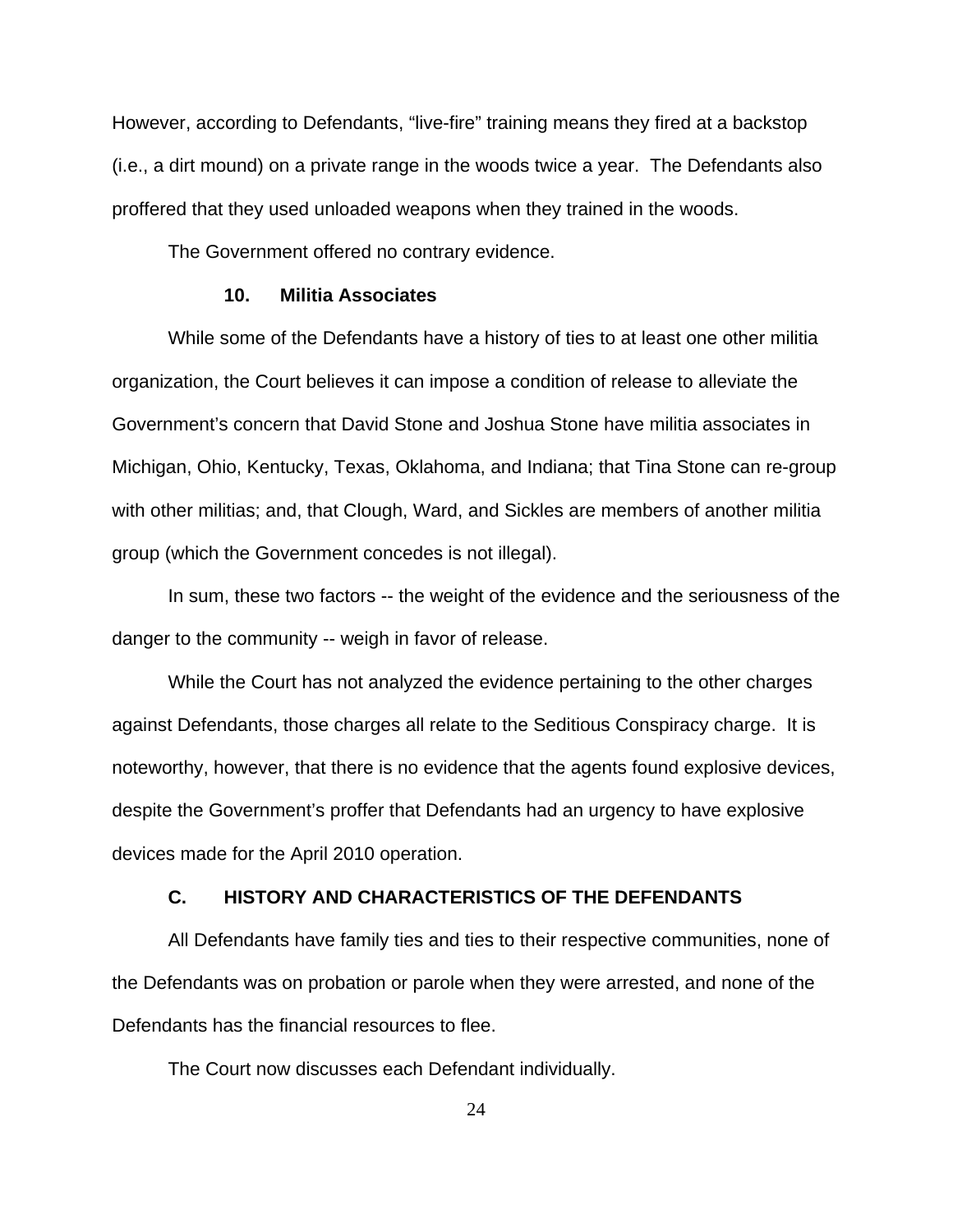### **1. David Stone**

David Stone is 45-years-old, and is married to co-Defendant Tina Stone. He is the father of four adult children.

David Stone worked at Performance Engineering in Adrian, Michigan from July 2007 until July 2008. In 2008, he worked for a few months at Iott Farms in Petersburg, Michigan. He currently works as a Forklift Driver for Demlow Products in Clayton, Michigan.

He does not have any physical or mental health problems. He does not drink alcohol or use illegal drugs. The results of his drug test were negative.

David Stone has no criminal history.

#### **2. David Stone, Jr.**

David Stone, Jr. is 19-years-old, and is engaged to Brittany Bryant (the Government vaguely alluded to its belief that Ms. Bryant participated in Hutaree training sessions). David Stone, Jr. has a 6-month-old son with Ms. Bryant.

David Stone, Jr. has seasonal employment on the Vandervener farm.

People describe David Stone, Jr. as a "respectful man," "successful," "kindhearted," "responsible," "everything anyone could ask for," a "great father," "very considerate," a "great asset to the community," a person who "desire[s] to work and do things right," a person who "learn[s] from mistakes," and is "100% trustworthy, honest, sensitive, compassionate, and caring."

David Stone, Jr. does not have any physical or mental health problems. He does not drink alcohol or use illegal drugs.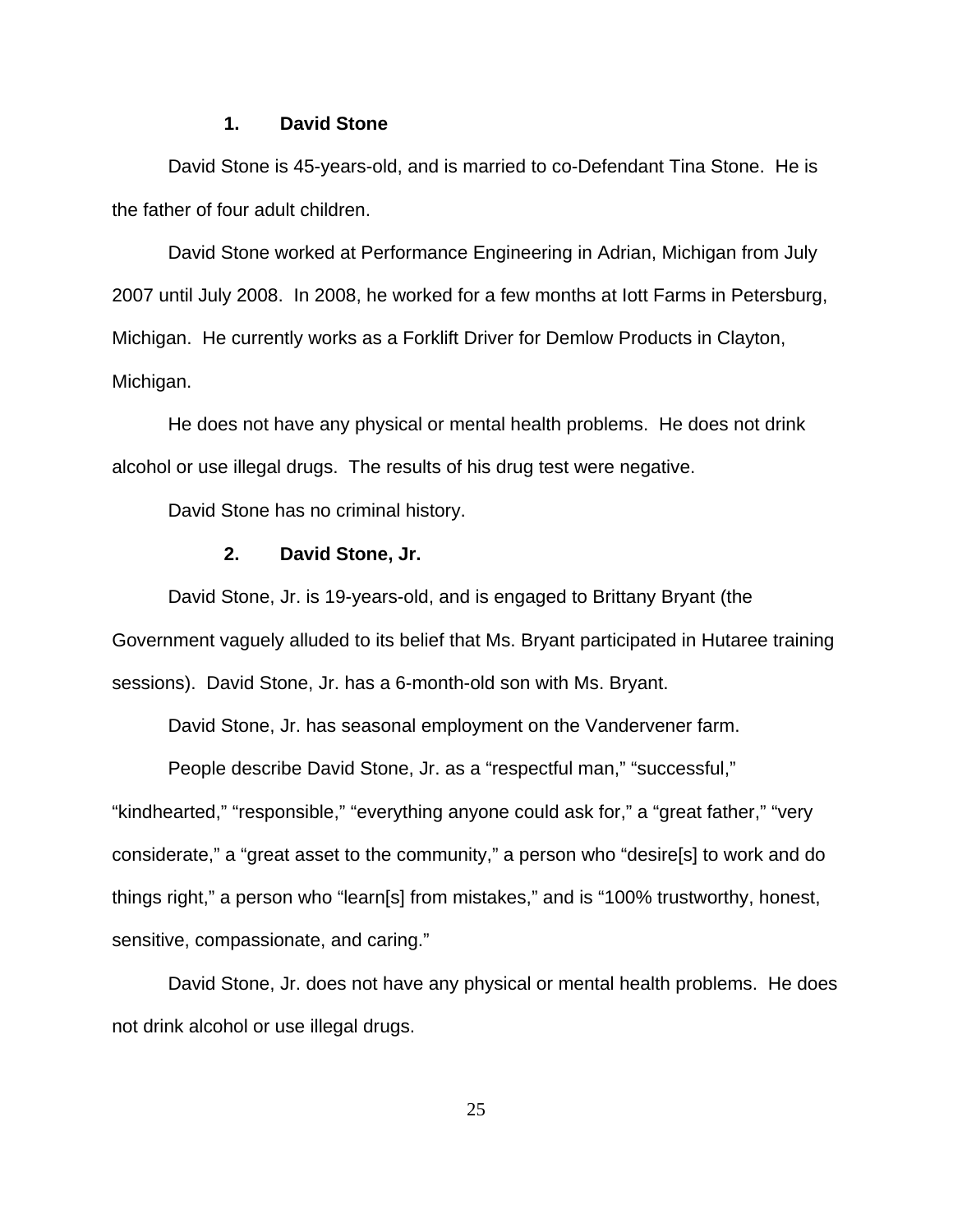He has no criminal history.

### **3. Joshua Stone**

Joshua Stone is 21-years-old, and is married to Shannon Stone (Shannon had some involvement in the Hutaree). Shannon indicated that Joshua Stone helped her graduate from high school, and she wants to help Joshua Stone get his GED. Shannon also wants to help Joshua Stone get out of the "militia mess."

Joshua Stone has seasonal employment.

Joshua Stone does not have any physical or mental heath problems. He does not drink alcohol or use illegal drugs.

He has no criminal history.

#### **4. Tina Stone**

Tina Stone is 44-years-old, and is married to co-Defendant David Stone. She is the mother of three adult children from prior marriages, and she is a Grandmother.

She is a graduate of Columbia Central High School in Brooklyn, Michigan.

For a time, Tina Stone owned a construction company called Inspirational Designs (2002 until 2007). From 2007 until 2008, she worked for Stratford Plastic Components as a Press Operator. From 2008 until January 2010, she worked for Moore Industries as a Press Operator. She has also worked in nursing homes, and as a substitute teacher's aide with Head Start. Tina Stone is currently unemployed.

Tina Stone does not have any physical or mental health problems. She does not drink alcohol or use illegal drugs.

Tina Stone's criminal history consists of: (1) a contempt of court conviction from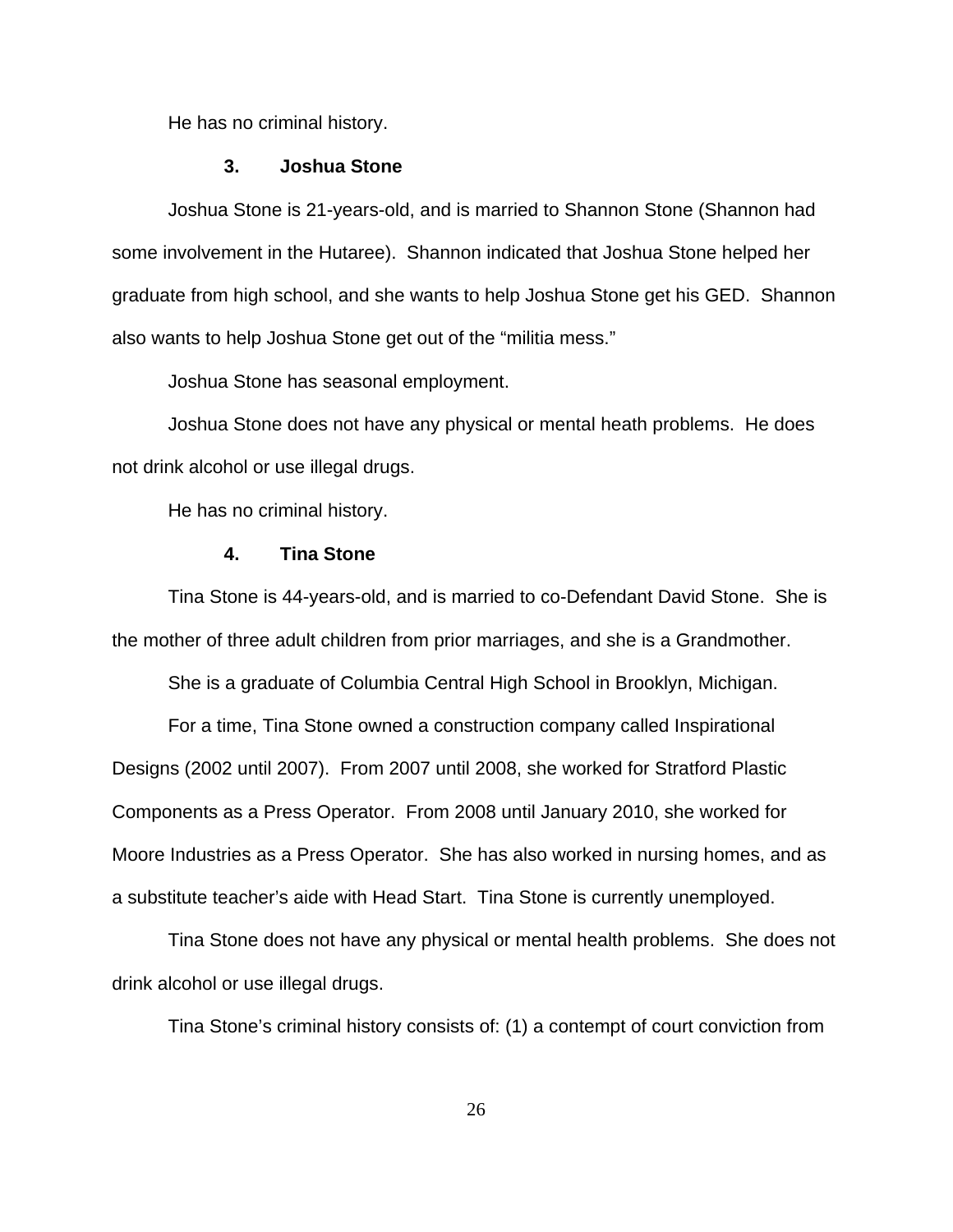1987, in which she was sentenced to 15 days in jail; and (2) a 2006 conviction for obstructing a police officer. She was sentenced to six months, non-reporting probation. This obstruction charge stemmed from her efforts to stop her 17-year-old daughter from leaving the house with a 15-year-old boy.

### **5. Joshua Clough**

Clough is a 28-year-old single man who lives with his parents.

Clough was a self-employed videographer for nine years before he became a security guard at a shopping mall in Adrian, Michigan (he may no longer have this job due to his arrest on these charges).

Clough does not have any physical or mental health problems. He does not drink alcohol or use illegal drugs.

Clough has no criminal history.

### **6. Michael Meeks**

Meeks is a 40-year-old single man. He does not have children.

Meeks attended Washtenaw Community College, earning a paramedic certification.

Meeks was in the United States Marines from 1988-1992, including combat service in Desert Storm. Before he was discharged from active duty, he earned a Rifle Expert Badge, a Certificate of Appreciation, a Sea Service Deployment Ribbon with one star, a National Defense Service Medal, a Combat Action Ribbon, a Southwest Asia Service Medal, a Good Conduct Medal, a Meritorious Mast, and a Kuwait Liberation Medal.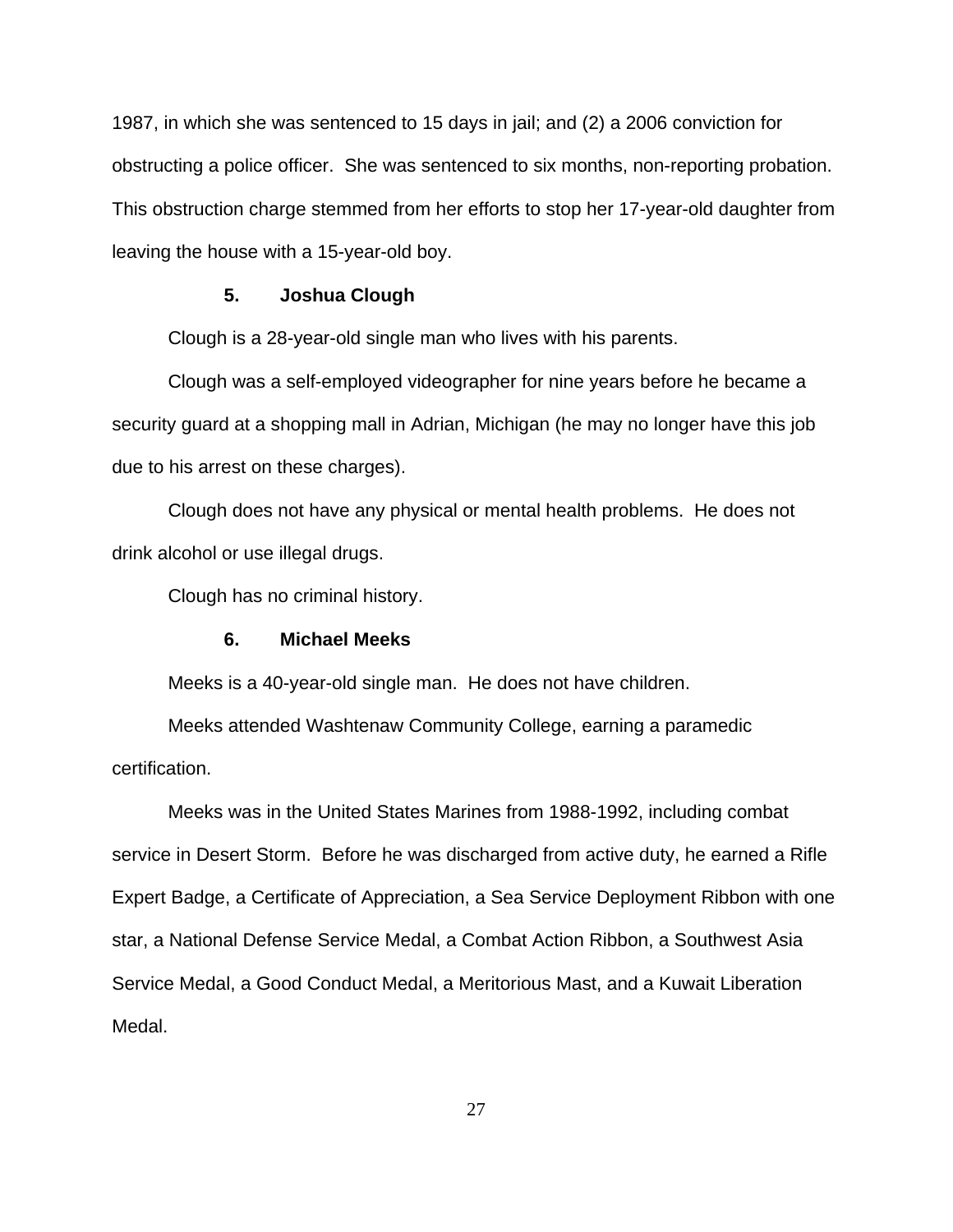Meeks works as a truck driver for Interactive Metals in Adrian, Michigan (his driving is confined to a two-hour radius around the City of Adrian). Meeks' employer, Matthew Anderson, describes Meeks as "a valuable part of our business team," and "dedicated, hard-working and very loyal as an employee." According to Mr. Anderson, "It would be a great disappointment for us to lose [Meeks]."

At the bond review hearing, the Government stated that David Stone allegedly asked Meeks to obtain metal pieces for IEDs. However, no evidence was presented that Meeks actually obtained metal from his employer.

Meeks' mother, Sylvia Meeks, testified at the bond review hearing and indicated that Meeks uses her address for mail, instead of listing his address with the United States Postal Service, because it is more convenient for Meeks to get his mail when he visits his parents.

Although Meeks has not lived at the address listed on his driver's license for over five years, Meeks says he provided the agents his current address when he was arrested on these charges.

Meeks proffered a newspaper article that says he helped search for two missing citizens with the Bridgewater Township Officers.

Meeks does not have any physical or mental problems. He does not use drugs, but his mother believes he drinks alcohol to excess.

Meeks has a misdemeanor conviction from 1997 for drunk driving.

#### **7. Thomas Piatek**

Piatek is a 47-year-old single man. He has a 25-year-old daughter and two granddaughters, whom he helps support.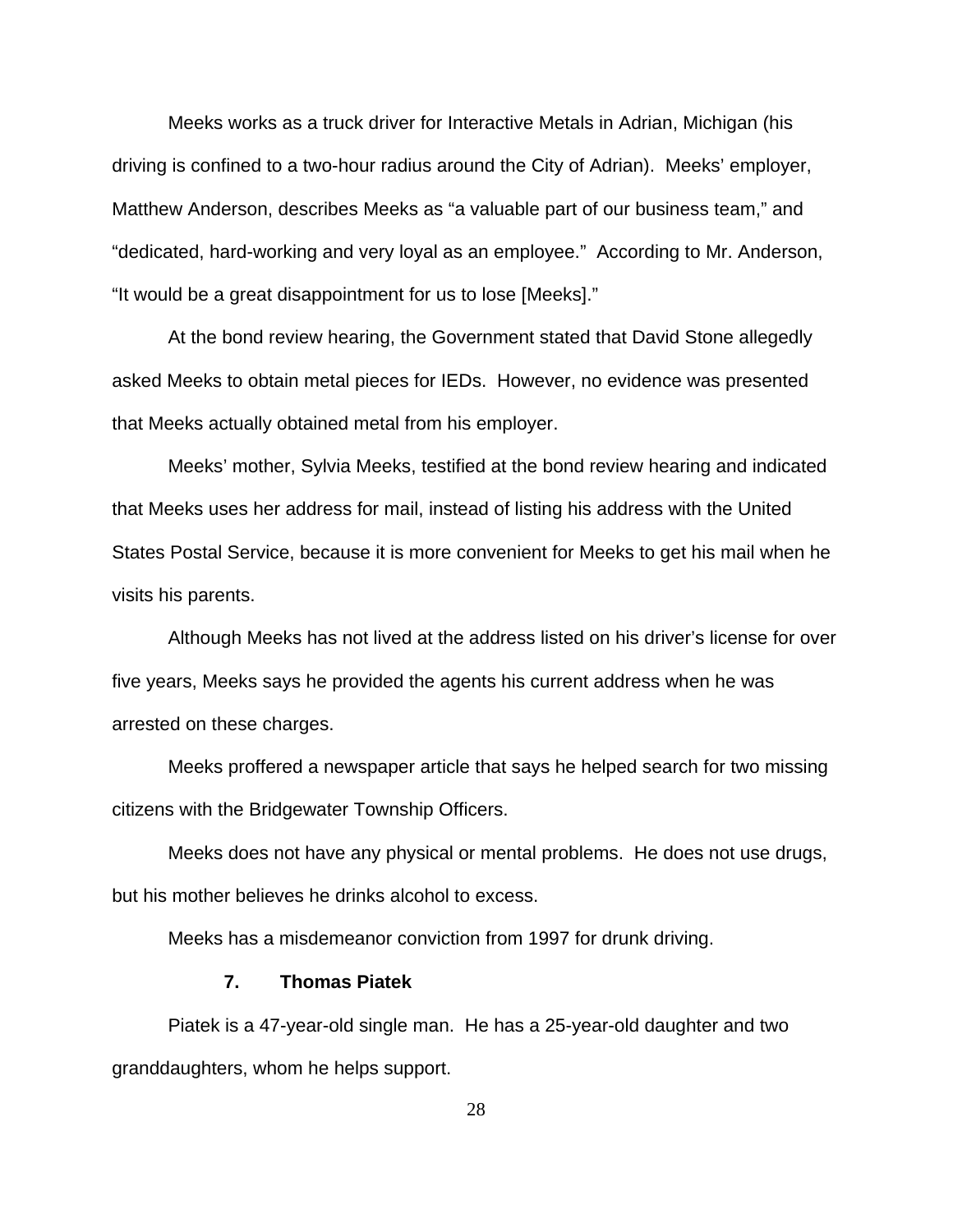Piatek has worked as a truck driver for Meyer Industrial Container in Chicago, Illinois for 17 years.

Piatek is the primary caregiver for his special needs brother, participates in the Fourth of July parade, and is an associate member of the Fraternal Order of Police.

 People describe Piatek as "a down-to-earth person," someone who would "help anybody," someone who does not engage in "aggressive" behavior or "any kind of violence," someone who "goes to work every day," and someone who would "probably be the first one to render aid [if there was somebody hurt]."

Piatek does not have any physical or mental health problems. He does not use drugs or drink alcohol. His urinalysis results were negative.

In 1990, Piatek was charged with Aggravated Assault and Driving on a Median. Piatek successfully completed one year of supervision, and the case was dismissed.

### **8. Kristopher Sickles**

Sickles is a 27-year-old married man with two minor children.

Sickles worked as a salesperson at GNC for two years, and The Exchange music store for two years before he became unemployed in July 2009. If released, Sickles would stay home and take care of his children, while his wife works outside the home.

Sickles does not have any physical or mental health problems, but he was prescribed medication for ADHD as a child. Sickles has a history of marijuana, cocaine, and LSD use. He used marijuana every other day for over ten years; he last used the drug during the week of March 22, 2010. Sickles has not used LSD in over ten years. His last cocaine use was one year ago.

Sickles was charged in 2004 with Felony Disseminating Matter Harmful to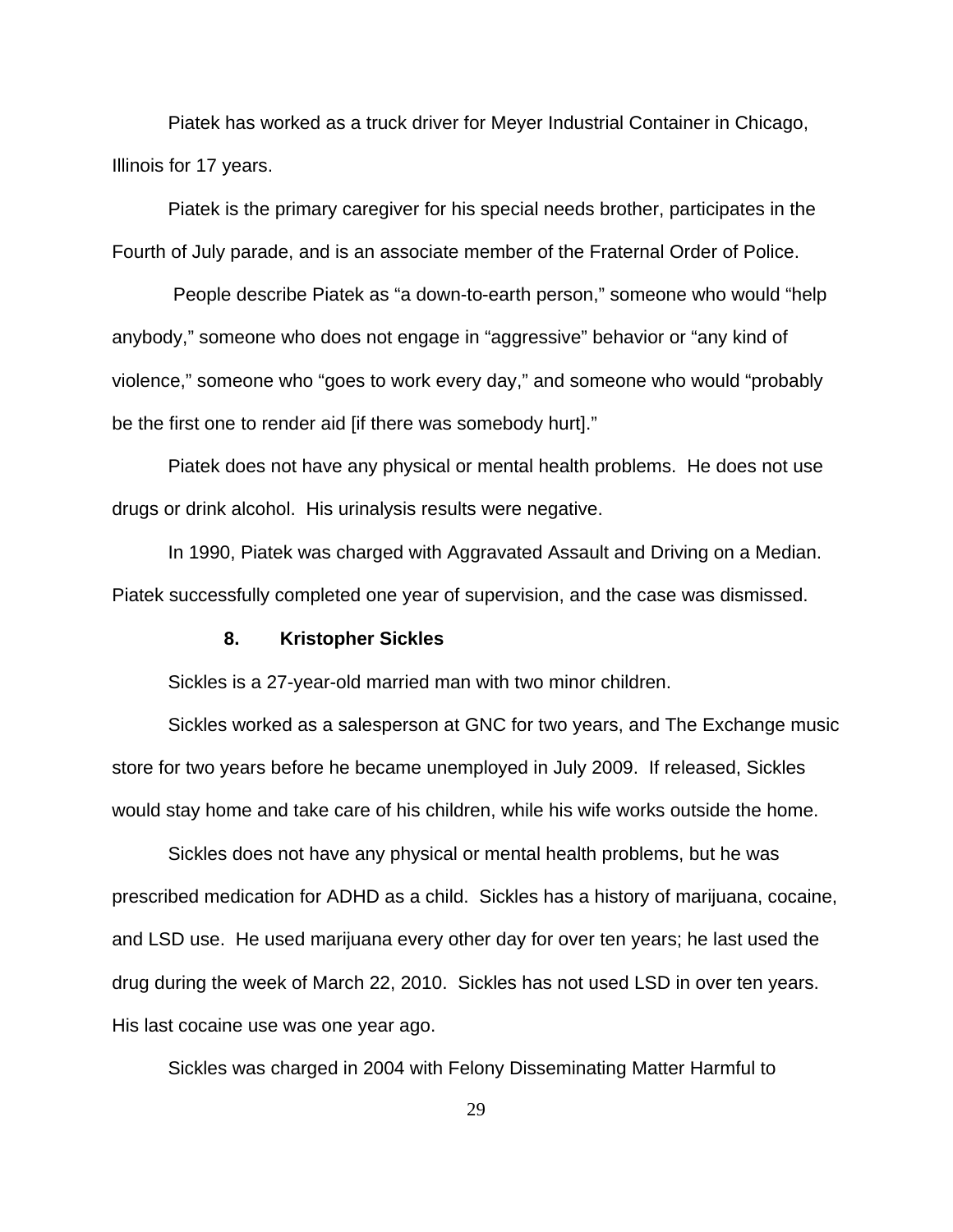Juveniles. The offense was reduced to a misdemeanor, and he paid fines and costs. Sickles had 17 police reports filed against him at the Huron Police Department.

The Government proffered that Sickles made the statement that he killed his cat "to kind of see if I could do it . . . I felt like it was like a coming of age thing . . . kill something . . . that . . . I had a feeling for." However, Special Agent Larsen testified that Sickles killed his cat approximately 10 years ago.

The Government argues that Sickles is the self-proclaimed leader of the Ohio Militia. Sickles proffered at the bond review hearing, however, that the Ohio Militia has two members – one of whom is Sickles.

Sickles proffered a newspaper article in which the Police Chief of Huron, Ohio said that he did not believe Sickles was a danger to the community.

### **9. Jacob Ward**

Ward is a 33-year-old single man. He does not have children.

Ward received his GED in 1997.

Ward does not have any physical problems. There is a question regarding his mental health, although he has never been diagnosed with a mental illness. Ward's mother describes Ward as delusional and resilient, but respectful of authority.

Ward worked steadily from November 2002 until September 2008 at Jim's Pizza Box in Huron, Ohio. From December 2008 until June 2009, he worked at the Sandusky Mall in Sandusky, Ohio. Ward has a potential job as a delivery driver for Domino's Pizza.

Ward does not drink alcohol or use illegal drugs.

In 1996, Ward was charged with Contributing to the Unruliness of a Child; this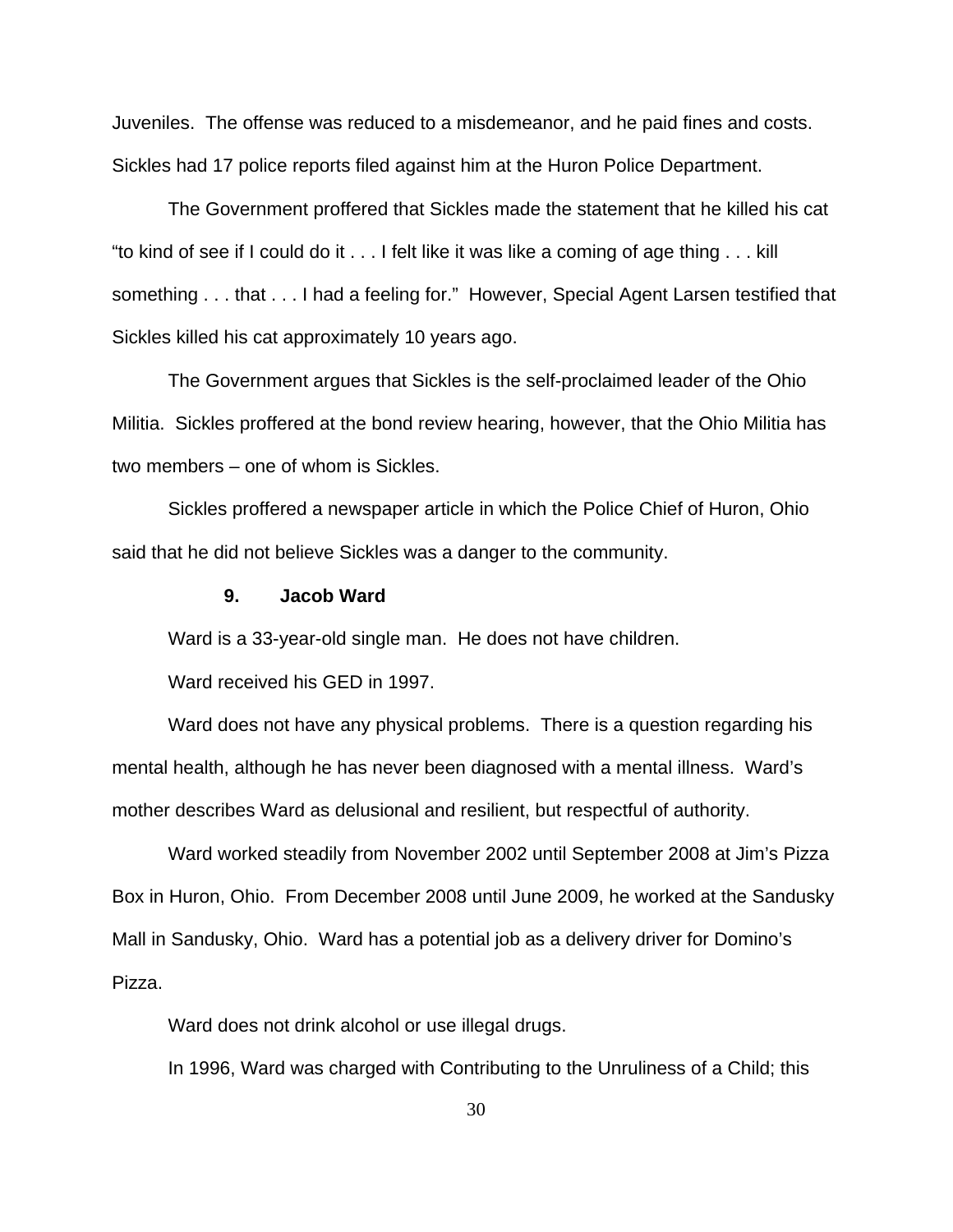charge was dismissed. In 1997, Ward was convicted of assault and battery. In 2008, Ward was charged with Expired Operator's License.

In sum, this factor, the history and characteristics of the Defendants, weighs in favor of their release.

### **D. COURT'S FINDINGS**

The Court reviewed all exhibits, testimony, and proffers, and finds that each Defendant produced sufficient evidence to rebut the presumption in favor of detention. The Government fails to persuade the Court, by a preponderance of the evidence, that there are no conditions that will reasonably assure the Defendants' appearance in Court as required. The Government also fails to persuade the Court by clear and convincing evidence, that there are no conditions that will reasonably assure the safety of the community, if Defendants are released.

Importantly, there have been other defendants in this district, charged with serious crimes, who were released on bond. For example:

In 1987, 13 defendants were charged in Fort Smith, Arkansas with seditious conspiracy, murder, robbery, and conspiracy to set up a separate Aryan nation by overthrowing the United States by terrorism. Co-defendant Robert Miles, then the former Grand Dragon of the Ku Klux Klan ("KKK") and a white supremacist leader, was released on bond after spending several weeks in prison following his arraignment in May 1987. When he was the Grand Dragon of the KKK, Mr. Miles was convicted and served time for conspiring to bomb school buses in an attempt to stop the integration of public schools in Michigan. *See* Mattias Gardell, *Gods of the Blood: The Pagan Revival and White Separatism*, p. 350, n. 35. Mr. Miles remained on bond until his trial in March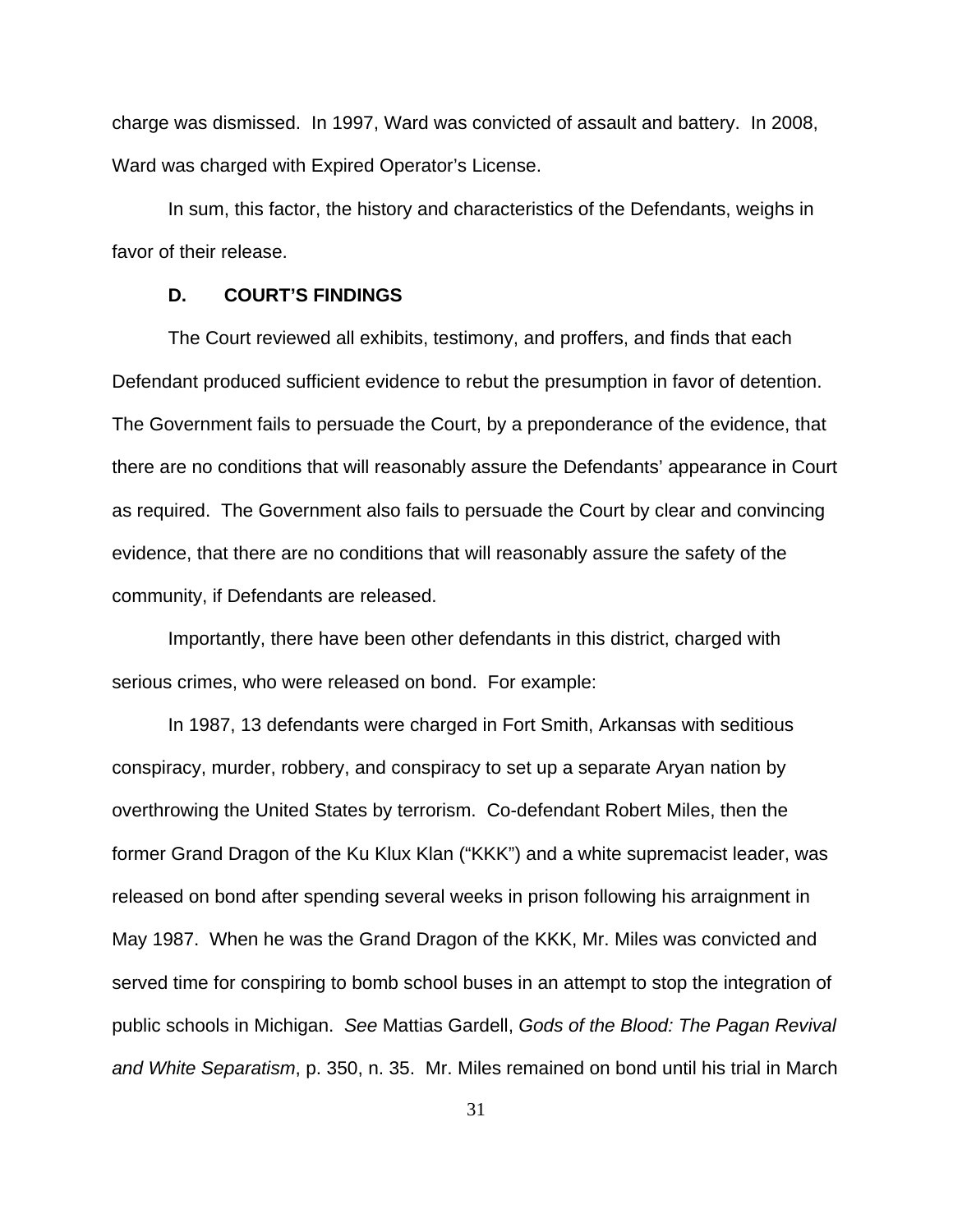1988. Mr. Miles was supervised in this district; he did not have any bond violations.

In *United States v. Nagi, et al.*, docket number 06-20465, co-defendant Aref Nagi was charged with: (1) Conducting or Participating in the Affairs of an Enterprise Through a Pattern of Racketeering Activity; (2) Conspiracy to Participate in the Affairs of an Interstate Enterprise Through a Pattern of Racketeering Activity; (3) Assault with a Dangerous Weapon in Aid of Racketeering; (4) Conspiracy to Assault with a Dangerous Weapon in Aid of Racketeering; (5) Conspiracy to Transport Stolen Property in Interstate Commerce; (6) Conspiracy to Alter, Remove, and Obliterate Vehicle Identification Numbers; (7) Conspiracy to Possess with Intent to Distribute, and Distribution of, Controlled Substances; and (8) Use of a Firearm During and in Relation to a Crime of Violence. After Mr. Nagi was denied bond three times, he appealed his detention to the Sixth Circuit. The Sixth Circuit found that Mr. Nagi's pretrial detention was excessive, and compared him to some of his co-defendants charged with conspiracy to commit murder - who were released:

The charges against Nagi are serious, but they do not include the even more serious conspiracy to commit murder charges that some of Nagi's co-defendants face, some of whom remain free on bond, and none of whom have (sic) spent anywhere close to three-plus years in detention. Last, we must consider the strength of the evidence underlying the detention, *i.e.*, the evidence of risk of flight and dangerousness. Nagi has surrendered his passport, and the risks of flight and injury to other persons and the community can be ameliorated by house arrest and an electronic tether. On balance, we conclude that the relevant factors weigh in favor of release.

*United States v. Nagi*, No. 09-1995 at p.4, (6th Cir. Dec. 14, 2009) (citation omitted).

In *United States v. O'Reilly, et al.*, docket number 05-80025, co-defendant Archie Broom was charged with Premeditated Murder with a Firearm During and in Relation to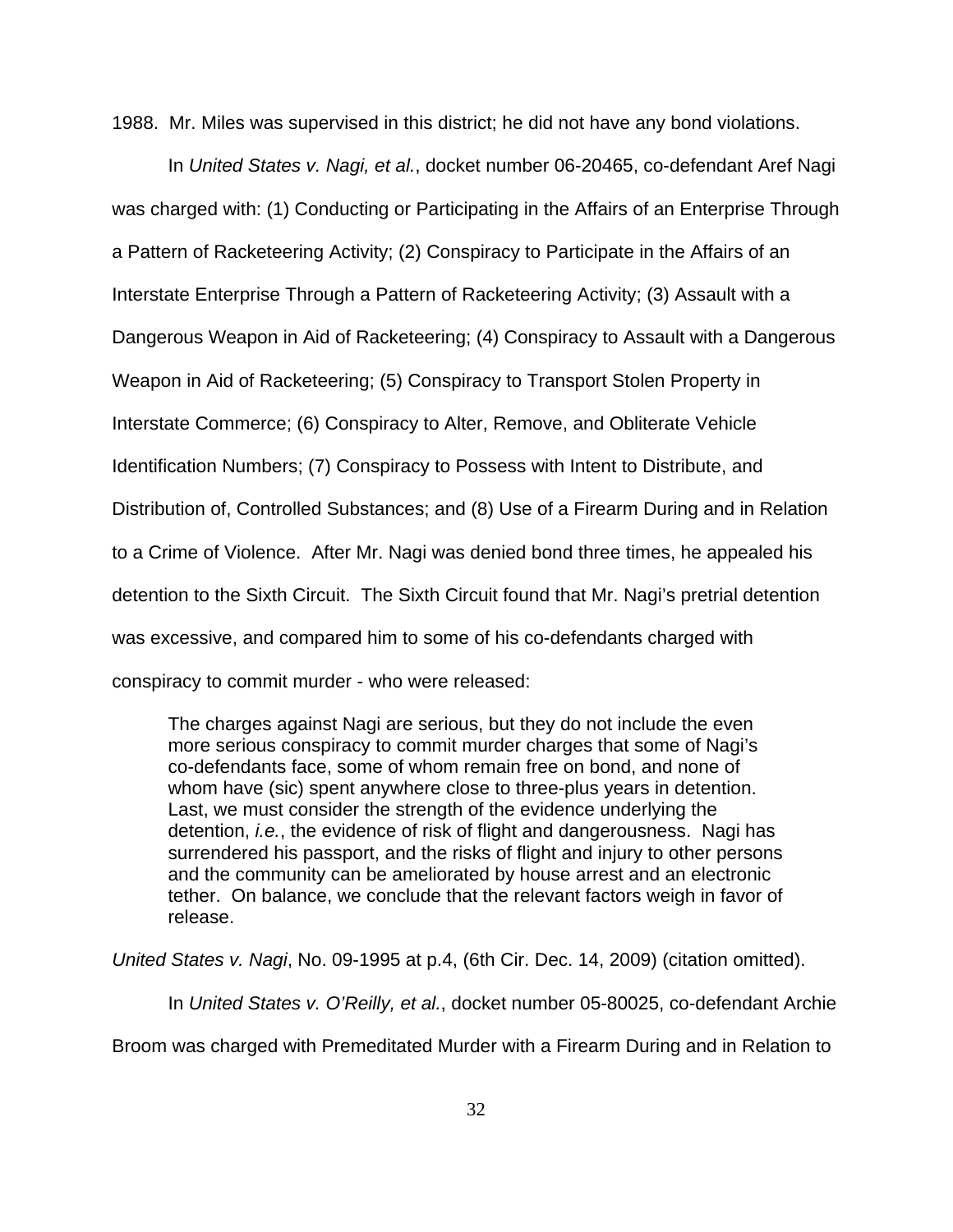a Violent Crime. With no objection from the Government, Mr. Broom was released on bond after his initial appearance on a Criminal Complaint on December 27, 2004. He remained on bond until October 6, 2005, when he consented to detention. Another, codefendant, Khayyam Wilson, was charged with the same crime. There was no objection from the Government when he was released on bond on November 21, 2006. On January 14, 2008, the Court removed the location monitoring condition of his bond. Mr. Wilson remains free on bond.

### **V. CONCLUSION AND CONDITIONS OF RELEASE**

The Court **GRANTS** Defendants' motions, and imposes a combination of conditions that the Court believes will reasonably assure their appearance in Court as required, and the safety of the community.

The following conditions of release apply to all Defendants:

- (1) home detention with electronic monitoring and curfew as directed;
- (2) surrender CCW permits;
- (3) surrender licenses to carry or purchase guns;
- (4) cannot apply for a license to carry or purchase guns;
- (5) cannot drink alcohol;
- (6) cannot use illegal drugs;
- (7) subject to drug testing and/or treatment;
- (8) seek or maintain employment;
- (9) report to Pretrial Services on a weekly basis;
- (10) provide phone records to Pretrial Services as directed;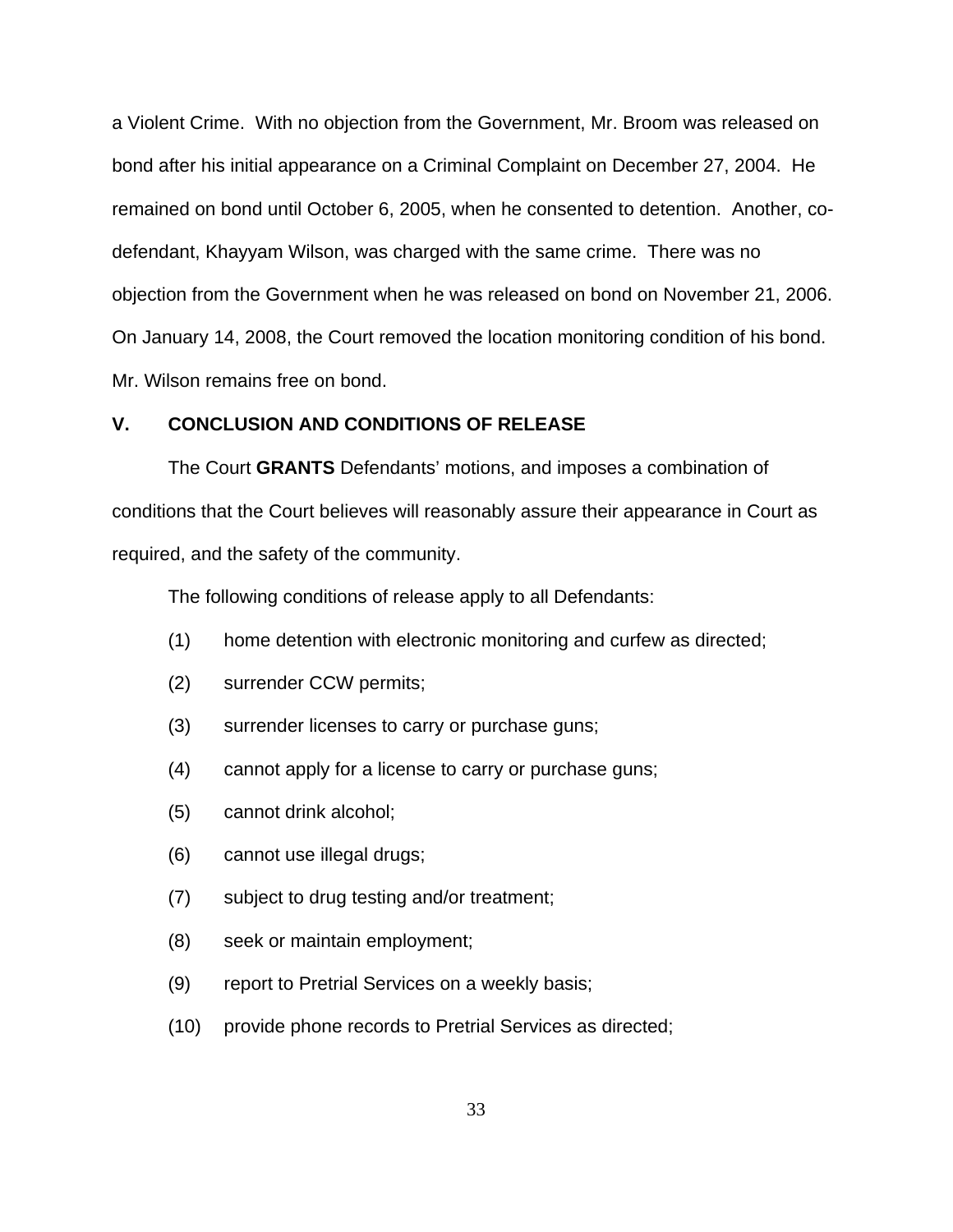- (11) provide a list of names, addresses, and phone numbers for all Hutaree members;
- (12) provide a list of names, addresses, and phone numbers for members of any other militia groups they associated with;
- (13) submit to random visits from Pretrial Services;
- (14) cannot possess, borrow, or be near firearms, ammunition, explosives or other dangerous weapons;
- (15) cannot have contact with any co-Defendant, without counsel present;
- (16) cannot have contact with witnesses, without counsel present;
- (17) cannot associate with, have contact with, or communicate with any convicted felons;
- (18) cannot associate with, or have unsolicited contact or communication with law enforcement officers or other government employees, without counsel present;
- (19) cannot allow law enforcement officers inside Defendants' place of residence, except for official police business;
- (20) surrender passports;
- (21) cannot apply for a passport;
- (22) cannot use a police scanner;
- (23) cannot associate with, contact, or communicate with any militia or paramilitary group and/or person associated with any militia or paramilitary group, without counsel present; and
- (24) cannot participate in militia or paramilitary activities.

In addition to the above-listed conditions:

(1) David Stone cannot use a computer or the Internet. David Stone cannot associate with, contact, or communicate with Mark Koernke. David Stone's father, Ray Stone, is appointed his third-party custodian. Ray Stone must surrender all firearms and other dangerous weapons. David Stone's travel is restricted to the Eastern District of Michigan;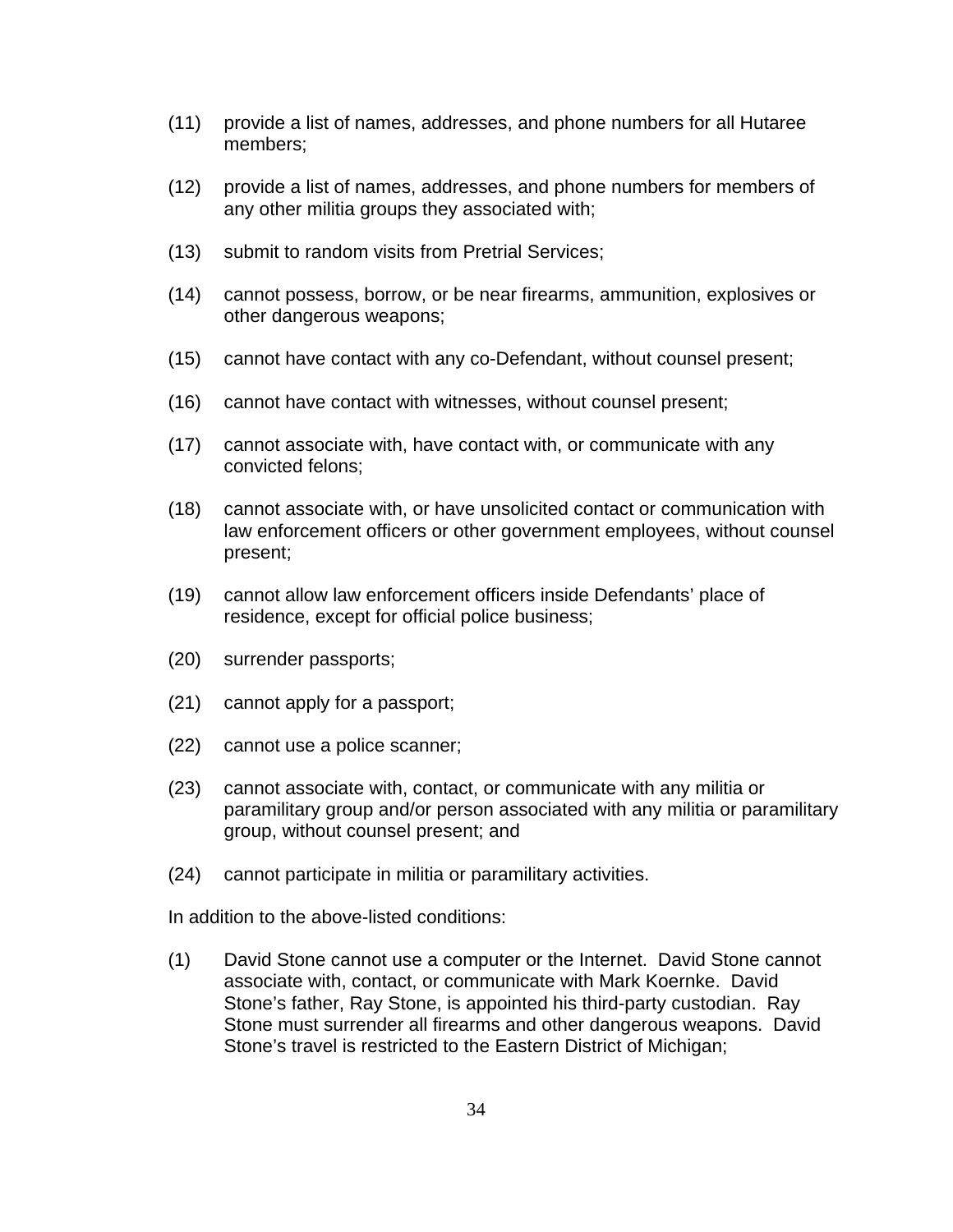- (2) David Stone, Jr. must live with his mother, Donna Popejoy. Donna Popejoy is appointed his third-party custodian. Donna Popejoy, and her husband, Harry Popejoy, must surrender all firearms and other dangerous weapons. David Stone, Jr.'s travel is restricted to the Eastern District of Michigan;
- (3) Joshua Stone will live with his wife, Shannon Stone. Shannon must establish residency, and provide proof of residency to Pretrial Services, before Joshua Stone is released. Joshua Stone's travel is restricted to the Eastern District of Michigan;
- (4) Tina Stone cannot use a computer or the Internet. Tina Stone must live with her parents, Timothy Michael Kelley and Henrietta Kelley, who are appointed third-party custodians. Tina Stone's travel is restricted to the State of Michigan;
- (5) Clough must get mental health assessment and counseling. Clough must shut down the Hutaree website, and cannot establish any subsequent website while this matter is pending, or until further order of the Court. After he shuts down the website, Clough cannot use a computer or the Internet. Clough's parents, William Clough and Charlotte Clough, are appointed his third-party custodians. Charlotte Clough and William Clough must surrender all dangerous weapons. Clough must live with his parents. Clough's travel is restricted to the Eastern District of Michigan;
- (6) Meeks must get alcohol assessment and treatment. Meeks must live with his parents, Eugene Meeks and Sylvia Meeks, who are appointed thirdparty custodians. Meeks' travel is restricted to the Eastern District of Michigan;
- (7) Piatek's brother, Stanley Piatek, is appointed his third-party custodian. Piatek's travel is restricted to the Eastern District of Michigan, the Northern District of Indiana, the Northern District of Illinois (for employment purposes only), and points in between;
- (8) Sickles' wife, Kelly Sickles, is appointed his third-party custodian. Sickles' travel is restricted to the Eastern District of Michigan, the Northern District of Ohio, and points in between;
- (9) Ward must get mental health assessment and counseling. Ward's mother, Nadine Bober (a Correctional Officer), is appointed his third-party custodian. Ward's travel is restricted to the Eastern District of Michigan, the Northern District of Ohio, and points in between.
- (10) All Third Party Custodians must sign an Agreement to Assume Custody of